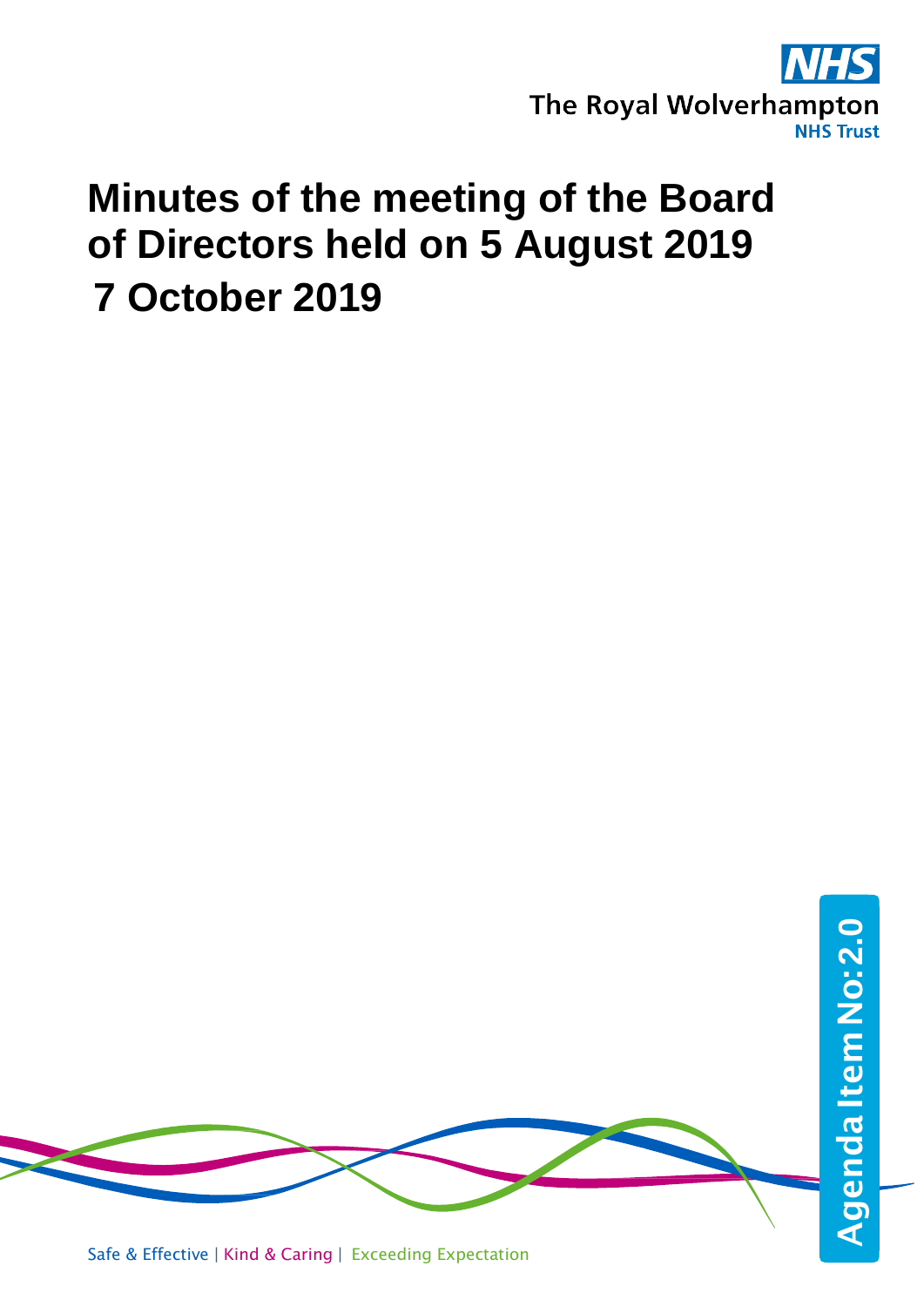## **The Royal Wolverhampton NHS Trust**

#### **Minutes of the meeting of the Board of Directors held on Monday 5 August 2019 at 10 am in Board Room, Corporate Services Centre, Building 12, New Cross Hospital, Wednesfield, Wolverhampton**

#### **PRESENT:**

|                       | Ms M Martin<br>Prof. A-M Cannaby $(v)$<br>Mr A Duffell<br>Mr M Sharon<br>Mr J Hemans<br>Ms R Edwards<br>Ms S Rawlings<br>Mr D Loughton $(v)$ CBE<br>Ms Nuttall $(v)$<br>Dr J Odum $(v)$<br>Mr R Dunshea | Non-Executive Director - Deputy Chair<br><b>Chief Nurse</b><br>Director of Workforce<br>Director of Strategic Planning and<br>Performance<br><b>Non-Executive Director</b><br><b>Non-Executive Director</b><br><b>Non-Executive Director</b><br><b>Chief Executive Officer</b><br><b>Chief Operating Officer</b><br><b>Medical Director</b><br><b>Non-Executive Director</b> |
|-----------------------|---------------------------------------------------------------------------------------------------------------------------------------------------------------------------------------------------------|------------------------------------------------------------------------------------------------------------------------------------------------------------------------------------------------------------------------------------------------------------------------------------------------------------------------------------------------------------------------------|
|                       | Mr K Stringer $_{(v)}$                                                                                                                                                                                  | <b>Chief Financial Officer/Deputy Chief</b><br><b>Executive</b><br>(v) denotes voting Executive Directors.                                                                                                                                                                                                                                                                   |
| <b>IN ATTENDANCE:</b> |                                                                                                                                                                                                         |                                                                                                                                                                                                                                                                                                                                                                              |
|                       | Mr K Wilshere                                                                                                                                                                                           | Company Secretary, RWT                                                                                                                                                                                                                                                                                                                                                       |
|                       | Ms S Banga                                                                                                                                                                                              | Senior Administrator, RWT                                                                                                                                                                                                                                                                                                                                                    |
|                       | Ms A Downward                                                                                                                                                                                           | <b>Senior Communication Officer, RWT</b>                                                                                                                                                                                                                                                                                                                                     |
|                       | Mr S Patnaik                                                                                                                                                                                            | Healthcare Account Executive -<br><b>Midlands Region</b>                                                                                                                                                                                                                                                                                                                     |
|                       | Ms N Davies                                                                                                                                                                                             | CQC                                                                                                                                                                                                                                                                                                                                                                          |
|                       | Ms T Palmer                                                                                                                                                                                             | Head of Nursing and Midwifery, RWT<br>(items 7.3, 7.3.1 and 7.3.2)                                                                                                                                                                                                                                                                                                           |
|                       | Ms S Hickman                                                                                                                                                                                            | Health & Safety Improvement<br>Coordinator, RWT (item 7.6)                                                                                                                                                                                                                                                                                                                   |
|                       | Ms M Simcock                                                                                                                                                                                            | Compliance Manager, RWT (item 7.6)                                                                                                                                                                                                                                                                                                                                           |
|                       | Ms M Morris                                                                                                                                                                                             | Deputy Chief Nurse, RWT                                                                                                                                                                                                                                                                                                                                                      |
|                       | Mr M Foley                                                                                                                                                                                              | Head of Medical Physics & Clinical<br>Engineering, RWT (item 10.4)                                                                                                                                                                                                                                                                                                           |
|                       | Mr A Neale                                                                                                                                                                                              | <b>Pre-reg Clinical Scientist (Nuclear</b><br>medicine), RWT (item 10.4)                                                                                                                                                                                                                                                                                                     |
|                       | Mr M Wood                                                                                                                                                                                               | <b>Chief Clinical Technologist, (Section</b><br>Head, EBME), RWT (item 10.4)                                                                                                                                                                                                                                                                                                 |
|                       | Mr L Price                                                                                                                                                                                              | <b>Chief Clinical Technologist</b><br>(Radiotherapy), RWT (item 10.4)                                                                                                                                                                                                                                                                                                        |
| <b>APOLOGIES:</b>     |                                                                                                                                                                                                         |                                                                                                                                                                                                                                                                                                                                                                              |
|                       | Prof. Steve Field <sub>CBE</sub><br>Mr S Mahmud                                                                                                                                                         | Chairman<br>Director of Integration                                                                                                                                                                                                                                                                                                                                          |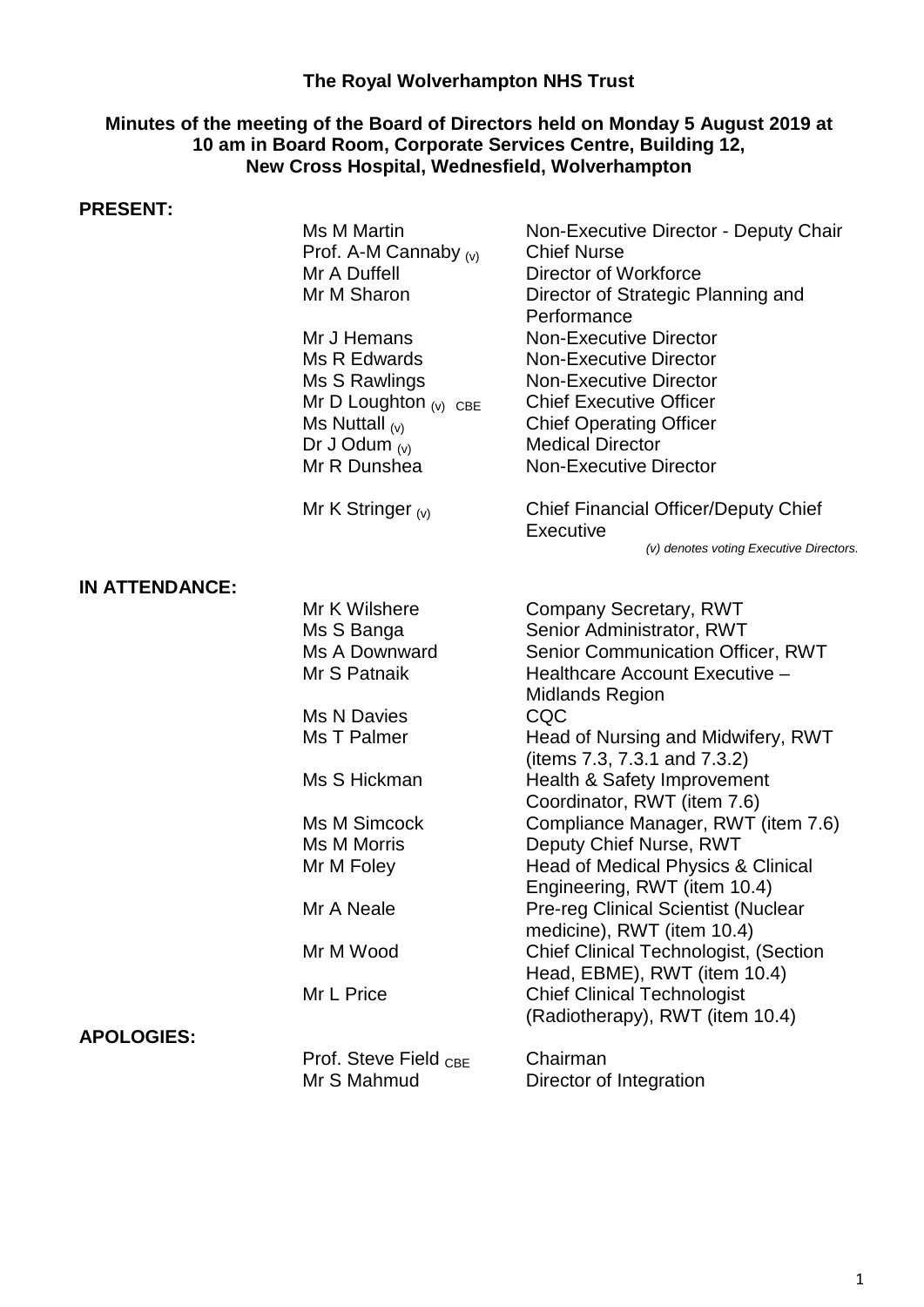## **Part 1 – Open to the public**

#### **TB.7522: Apologies for absence**

Ms Martin opened the meeting and welcomed those in attendance. She said she was chairing the meeting as Deputy Chair as apologies had been received from the Chairman, Prof. Field, and from Mr Mahmud.

#### **TB.7523: To receive declarations of interest from Directors and Officers**

There were no declared changes or conflicts arising from or in addition to the list of declarations provided and reviewed.

## **Resolved: That the updated declarations of interest by Directors and Officers be noted.**

**TB.7524: Minutes of the meeting of the Board of Directors held on 1 July 2019** Mr Duffell pointed out an amendment to page 7, item TB7483, the word "practices" to be inserted after people.

#### **Resolved: Subject to the above amendment that the Minutes of the Board of Directors held on 1July 2019 be approved as a correct record.**

## **TB.7525: Matters arising from the minutes of the meeting of the Board of Directors held on 1 July 2019**

There were no additional matters raised.

## **TB.7526: Board Action Points**

4 February 2019 TB 7198/TB 7148/TB 7378

#### **Maternity Cap and Activity Update Report**

Ms Nuttall provided an update that discussions had taken place with Ms Palmer, Prof. Cannaby and Dr Odum at which it was agreed that the maternity cap for the Trust would be removed with effect from the 1<sup>st</sup> September 2019. She said she was in the process of informing the relevant commissioners.

#### **Action: it was agreed that this Action to be closed.**

## 1 July 2019/ TB.7481

#### **Staff Voice**

Ms Rawlings said that she had visited A7 to see the issue that had been raised by staff regarding the shortage of staff toilets. Mr Loughton said he had spoken with the staff concerned and noted that the situation was more complicated than it had first appeared. He re-iterated that he would report back due progress as soon as it was available.

#### **Action: it was agreed that the action remain open with a next check date of the November Trust Board.**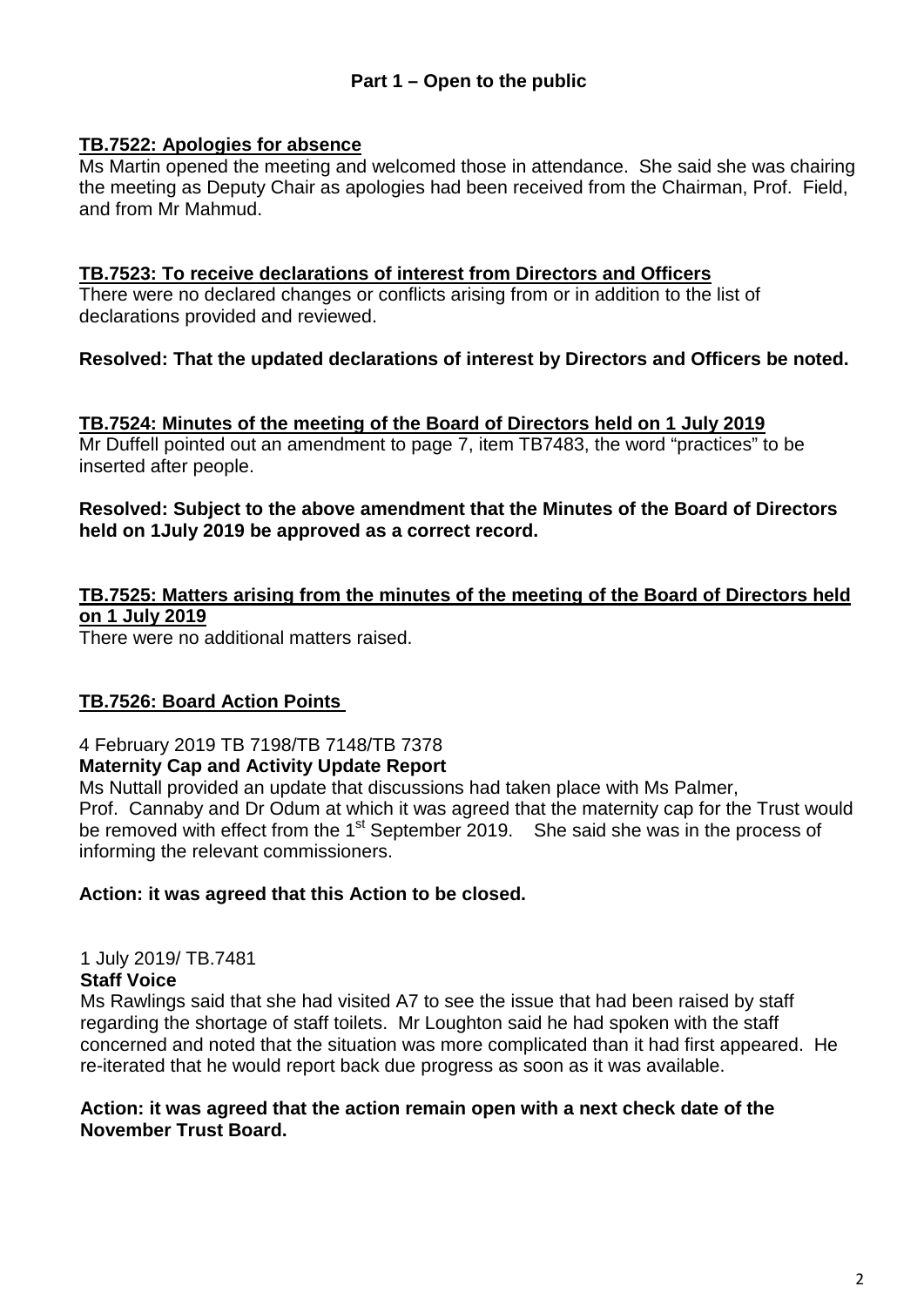## 1 July 2019/ TB.7483 **Learning lessons to improve our people**

Mr Sharon advised this action was not due until October.

#### **Action: it was agreed that this action be scheduled for the Trust Board of 7 October 2019.**

1 July 2019/ TB.7496

### **Integrated Quality and Performance Report**

Ms Edwards reminded the Board that this action was for Mr Mahmud to produce a document of the work currently being undertaken and planned. Ms Martin said this action be discussed with Mr Mahmud and the document to be prepared for the next Board Meeting

### **Action: it was agreed that this action be scheduled for the Trust Board of 7 October 2019.**

1 July 2019/ TB.7496

### **Integrated Quality and Performance Report**

Mr Wilshere confirmed that a Board Development session regarding cancer referrals had been arranged.

**Post-meeting note:** Due to the impending change in the Trust Cancer lead Clinician, this was re-scheduled from the 16 September 2019 Board Development Session (BDS) to the BDS on 16 December 2019.

## **Action: it was agreed that this Action be closed.**

## **TB.7527: Patient Story**

Prof. Cannaby introduced the patient story which focussed on a complaint received from the daughter of the patient, following the treatment of the patient where the results of the patient's loop recorder had not been picked up and acted upon.

She said that following the complaint, the relative had seen the action plan and she was now more satisfied with how things had been addressed. Dr Odum said that the lesson learnt in this case was that there had been a delay in reviewing the recordings which highlighted there was significant abnormality. He said part of the action plan was managing this preventable to ensure it could not re-occur.

Mr Dunshea asked why there had not been an acceptable response to the initial letter of complaint.

Prof. Cannaby said she did not believe the responses had been written to be dismissive but that there perhaps had not been sufficient care with and in the language and terms used in a response to a letter of complaint. She said that many responses were well written but that occasionally the Trust needed to be mindful of the language that was used in such responses and this was double checked. Mr Loughton said that responses were checked but that occasionally mistakes could occur. Mr Dunshea asked why it had not been highlighted in this case. Mr Loughton said it had not and that he had offered to pass the matter on to the Ombudsman. Prof. Cannaby said that once it had been realised there had been an error, the subsequent contact and learning had been well received.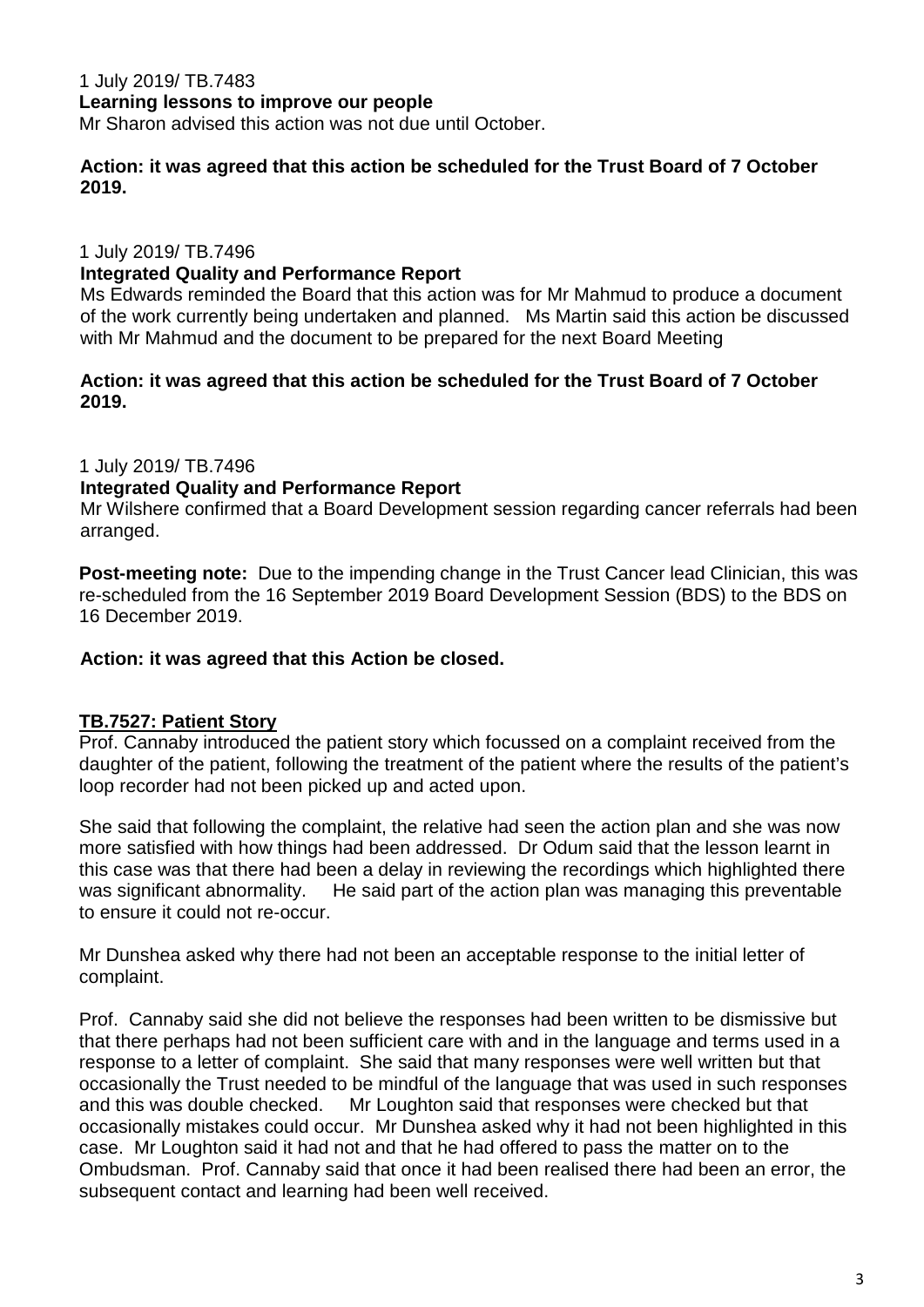Ms Martin asked whether the relative in the video had been thanked. Prof. Cannaby said the relative had been thanked and that there had been many conversations with the patient's relative who had recognised that there were errors made by the Trust however she said she was really pleased to have had the opportunity to do the video and had spoken about the lessons which the Trust had learnt from the situation.

## **Resolved: that the Patient Story be received and noted.**

## **Chief Executive Report and TMC Report**

## **TB.7528: Chief Executive's Report**

Mr Loughton highlighted in his report the appointment of a joint Paediatric Consultant with Birmingham Children's Hospital, the appoint of 3 pathology consultants and the continued recruitment focus that had resulted in positive appointments for the Trust.

Mr Loughton said that he had visited the Telford Campus for the University of Wolverhampton and had obtained insight into other career and training opportunities that could be explored to the benefit of the University and the organisation. He highlighted that the Trust employed a significant number of engineers and this was something that could be looked at within the University for future trainee's and recruits.

Mr Loughton added that he had attended a number of Getting it Right First Time (GIFRT) reviews and that he had learnt a great deal more about the work to develop pockets of best practice. He said he enjoyed attending such visits that gave him new insights.

Mr Loughton said that he had attended the final interviews for the appointment of Professors at the University of Wolverhampton on the  $18<sup>th</sup>$  June and he said the Vice Chancellor of the University had confirmed that 7 Professors had been appointed and that they included Dr Thillagavathie Pillay, Dr Helen Steed, Dr David Churchill, Dr James Cotton, Dr Matthew Brookes, Dr Supratik Basu and Professor Rousseau Gama who was already a Professor at Aston University and whose work would contribute to the research profile of the University. Mr Loughton asked that a letter be sent from the Board congratulating the Professors on their achievement.

#### **Action**: **it was agreed that a letter of congratulation be sent to the professorial recipients on behalf of the Trust Board.**

Mr Loughton said he had met with David Rosser, Chief Executive of University Hospitals Birmingham NHS Foundation Trust (UHB) to discuss the potential for joint initiatives and appointments relating to continued innovation and he anticipated by the next month's Board meeting that there would be a formal agreement presented to the Board for ratification regarding future working together with UBH on innovation initiatives.

He said the Trust had taken part in the Ionising Radiation (Medical Exposure) Regulations (IR(ME)R inspections from the CQC in the radiology and radiotherapy departments and he said both had performed exceedingly well.

He went on to highlight his recent meeting with Andy Street, the Mayor of the West Midlands Combined Authority (WMCA), whom he had shown a number of innovation schemes the Trust was progressing. He said discussions had also taken place on how the Combined Authority might assist the Trust with capital and that discussions had been initiated regarding this.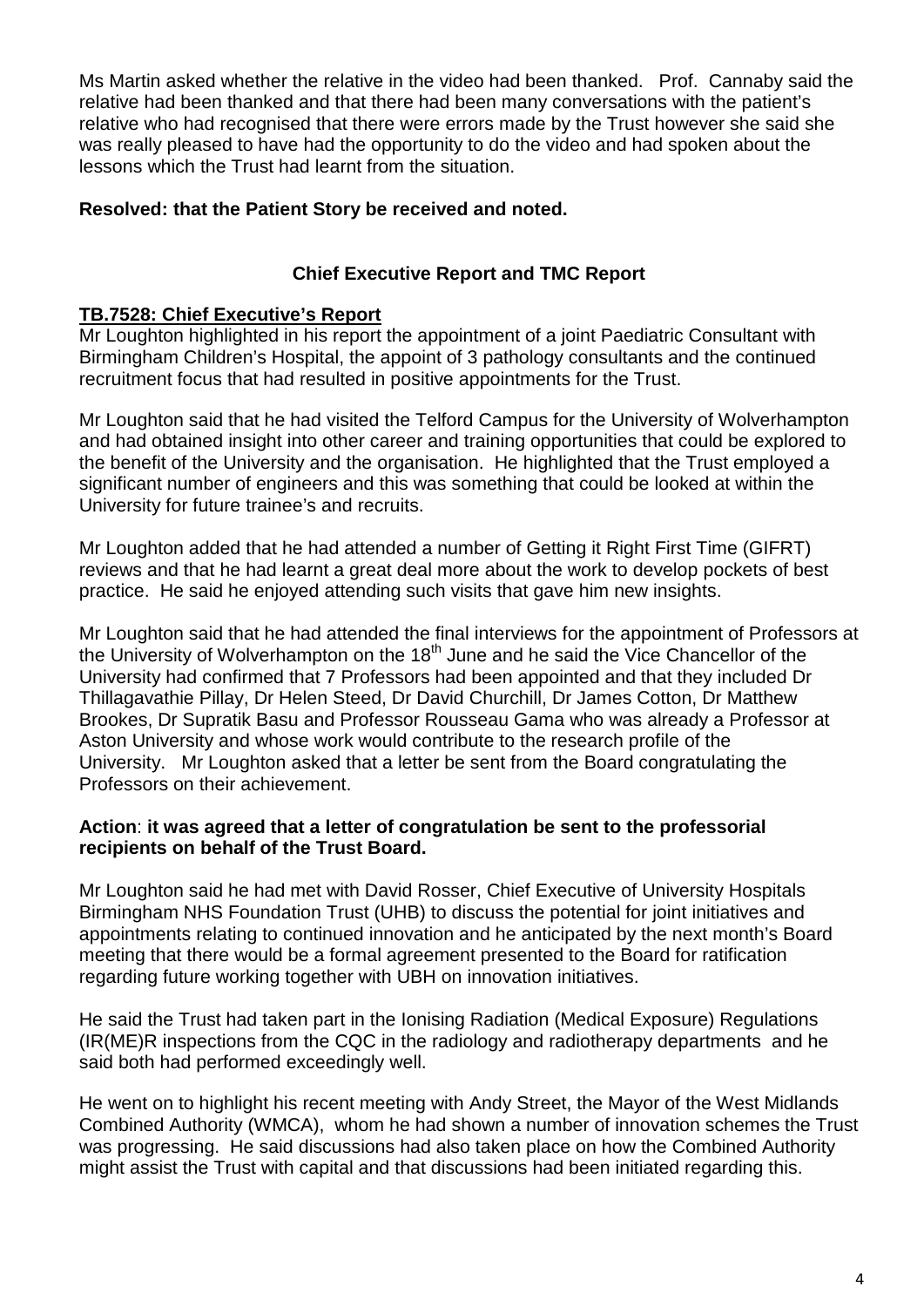He said as the Trust employed its own public health consultants, the Mayor was looking forward to continuing to work with the organisation to develop the public health agenda focussing on reducing the impact of obesity and improving the early years of life.

Finally Mr Loughton advised he had presented a Royal Award to Dr Daryl Leung.

## **Resolved: that the Chief Executive's Report be received and noted.**

### **TB.7529: Chair's Report of the TMC held on the 26 July 2019**

Mr Loughton introduced the report and referred to the items in the summary.

### **Resolved: that the Chair's report of the Trust Management Committee (TMC) held on 26 July 2019 be received and noted.**

## **Patient Safety, Quality and Experience**

## **TB.7530: Learning from Deaths Update**

Ms Martin reminded Board members that the update was in support of and reference to Strategic Risk 12 on the Trust's Board Assurance Framework.

Dr Odum said the highlights of the update were that there had been a small reduction in the Summary Hospital-level Mortality Indicator (SHMI) to 1.19 and that the latest NHSI Digital release indicated a reduction in observed deaths and an increase in the expected death rate.

He said that Clinical Quality Improvement initiatives had been formally imbedded into the Learning From Deaths agenda focussing on two areas, namely sepsis and pneumonia management. He referred to the graph on the last page of the report and said there had been an improvement in triage and administration of antibiotics in the Emergency Department and he said the team were looking to see how they could maintain the improvement in the management of sepsis and pneumonia which would then be rolled out across the ward areas.

Dr Odum said the work that Price Waterhouse Cooper (PWC) consulting were doing had been helpful. He said that they were highlighting submitted data with queries regarding the risk attribution to see whether it was accommodated with the episode, alongside reviewing whether queries were being critically reviewed by the coding department and the clinicians. He said this was to highlight the point that coding needed to be as accurate as possible and that the work between the clinicians and coders was critical to achieving this.

He provided an update on the progress with the Structured Judgement Reviews (SJR) . He said all caseload reviewers had now been appointed and it was expected that there would be a change in the backlog of SJRs with a reduction in the waiting over the next 4 to 6 weeks.

Dr Odum then referred to work being undertaken in the medical examiner's office. He advised that the bereavement nurse was now in post and Stuart Hutchinson, the lead medical examiner had stepped down in his post and was being replaced by Mike Nurrell. He said work was in progress in reviewing deaths, logging those onto the database and completing the review processes, which he said could take up to 3 to 4 months to complete.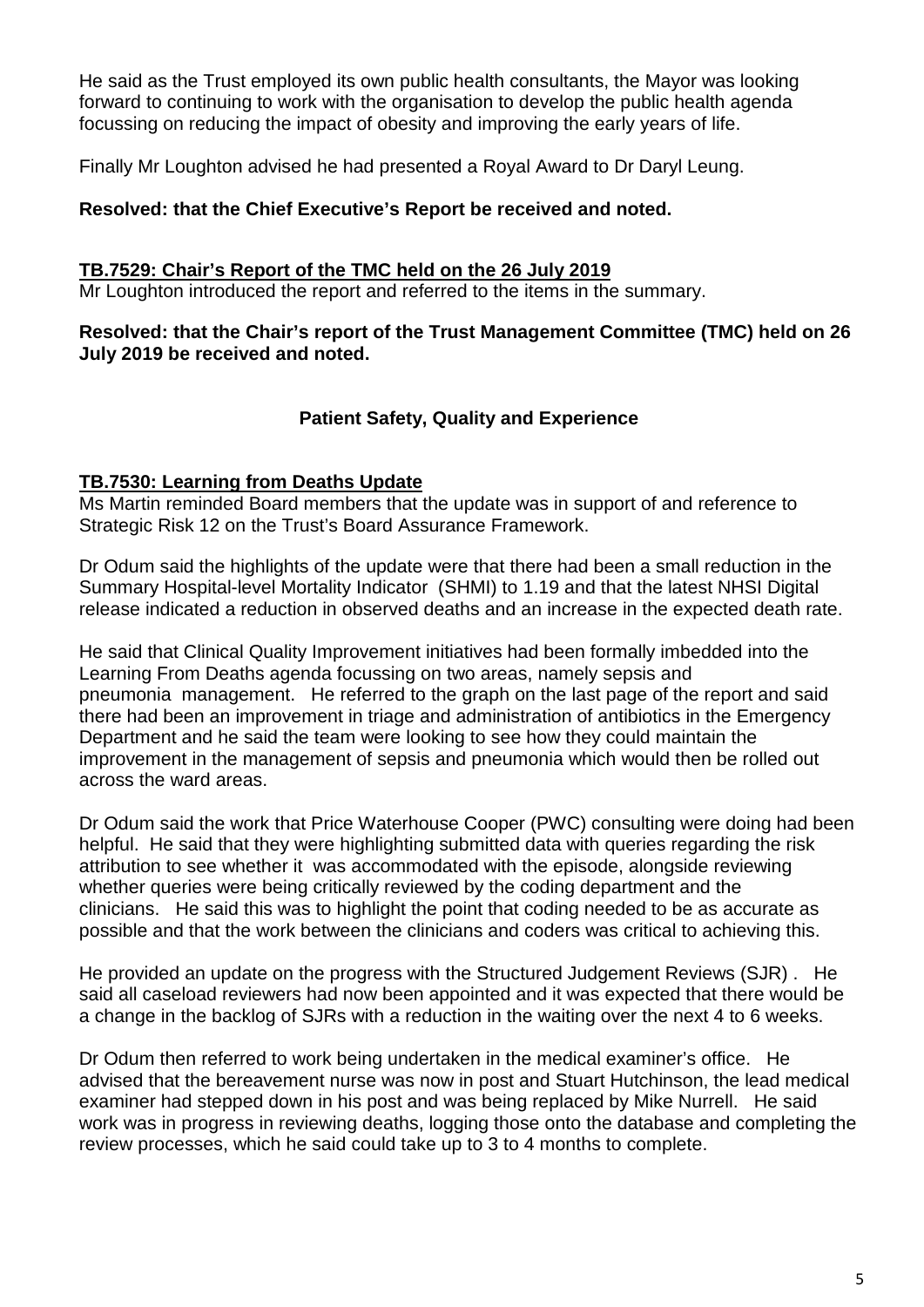He said the education sessions across the organisation with the Directorates and Clinical Directors had helped alongside the work that had been done between the coders and the clinicians. Dr Odum said that the organisation was looking to create a policy that allowed the organisation to formalise the agreement of the coding between coders and clinicians in the way that the required information was accurately and fully captured and that did not contravene coding standards. He advised this was all positive news and progressing well.

Ms Edwards agreed that the recruitment of a bereavement nurse was very encouraging. She asked what the organisation's plan was for improving the engagement of bereaved families and carers as per the learning from deaths guidance, in having the active engagement of families. She also asked how the organisation would support relatives and carers if there were concerns about the treatment that their family member or cared for person had received.

Dr Odum said that was already in place and working well. He said the medical examiners and bereavement team contact the next of kin to obtain initial feedback and discuss the care provided. He said the feedback received was generally positive and welcomed by those families. He said all the relatives needed to be captured by the Trust and due to a logistical issue this was work in progress. He said that in some cases the calls being made were still unexpected by the relatives and the bereaved, and further work was being done by the medical examiners and bereavement nurse to revise and improve the information made available following the loss and included in the pack of information about what happens next. He said he believed this required a sensitive and focused approach.

Mr Loughton pointed to the improvements to the bereavement suite and its location which he said had reduced the numbers of complaints. He also said that the Trust would have discussions with the CCG regarding the impact of the improvement in coding practice that would impact on the number of mortalities and might also increase CCG payments. He said the Trust had interviewed for and recruited four palliative care consultants. He said the Trust needed to work to reduce the number of deaths in the hospital and he highlighted the role of the palliative care consultants who provided support not only for cancer patients but also people that were reaching the end of life. He said a lot of work had been done by the Trust to identity such patients that were in their last months of life and provide a range of support to them and their families through the final stages.

Ms Rawlings asked about the mortality reviewers and whether the Trust had managed to recruit as many as were expected and whether they required training or were able to commence work straight away. Dr Odum advised the Trust had employed both medical and non-medical reviewers. He believed the role would become more popular as he believed people would enjoy undertaking the reviews. He said that each review took approximately 2 hours to complete and that the completion was included in their job plans. He said to his knowledge most were trained and if they were not trained they had the relevant experience to do so.

Mr Dunshea asked about the education of clinicians. He said he believed there was a low number of clinicians who had attended coding training sessions. Mr Loughton said this was ongoing training. Mr Dunshea said that one of the paragraphs within the report mentioned a nursing theme around nutrition and hydration as an area or concern and he said the third area of concern was the table on page 2 which mentioned the SHMI expected deaths observed between March last year and February this year. He said his concern was the Trust doing a lot of work on trying to get the numbers right but from a population, public and patient prospective he was concerned that was there evidence of sub optimal care.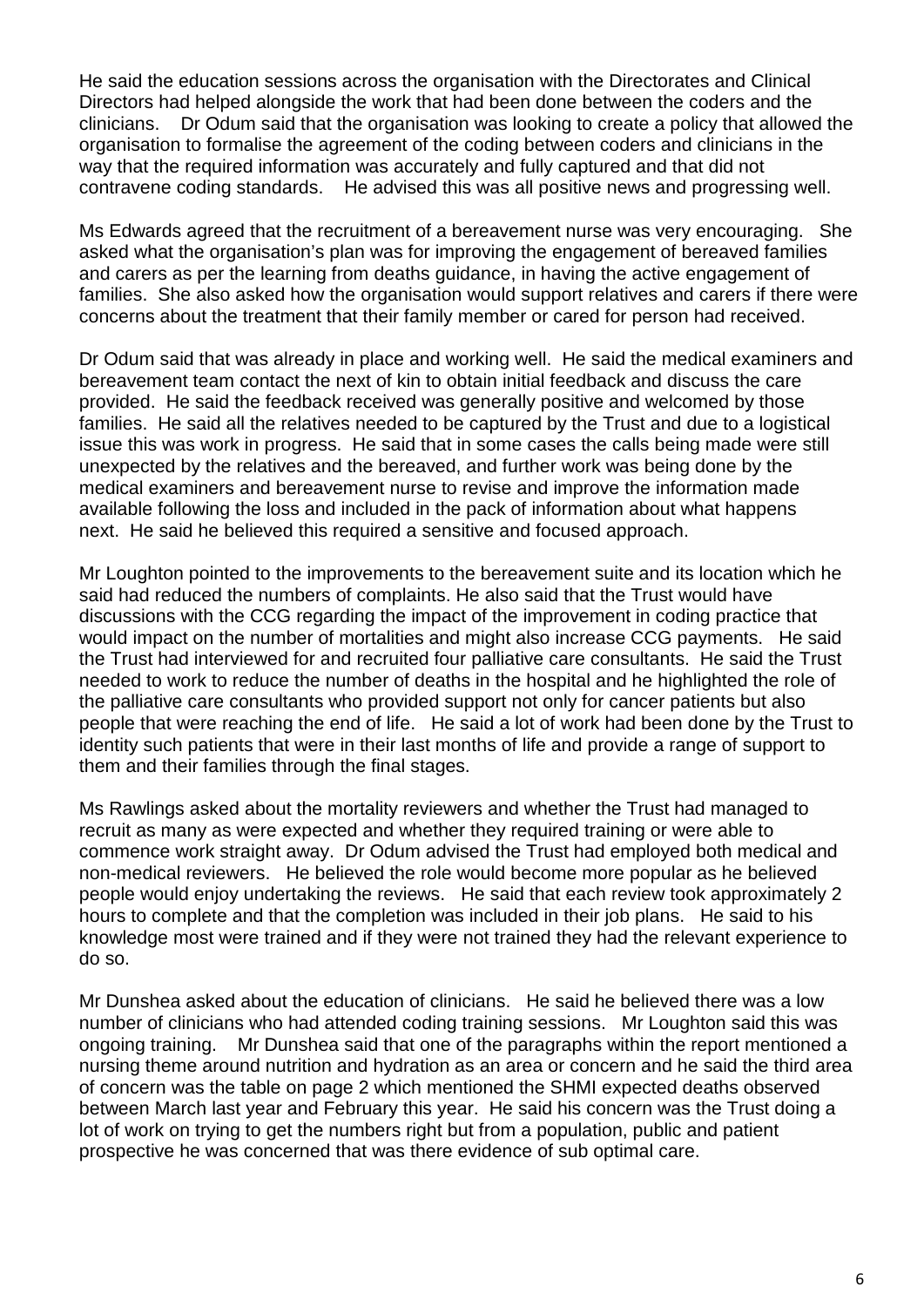Prof. Cannaby said from a nursing prospective the Trust additionally undertook specific nursing care and mortality reviews with any findings fed back to the mortality group. She said ward managers completed the comprehensive reviews within three weeks and on week 4 it was peer reviewed to ensure consistency in what was considered as fundamental standards. She said there was also focus on the education through the Trust's 'share to care' programme. She said she was confident that this would all be monitored. She said there were times when the Trust did not get it right so the Trust was making sure that nurses had ongoing education as fundamental continued with high quality. She said the Trust had concentrated on hydration and nutrition in particular as fundamental aspects of care.

Dr Odum said the focus within the education programme referred to aspects of medical care as the dominant issue. He said the Trust was focusing on the liaison and training between coders and clinicians in the acute medical unit and some speciality wards. He said presentations had been and were being provided at governance meetings, attended by coders and clinicians in the ward areas, as well as formal presentations as part of the Care Quality Improvement programme (CQIs) with Clinical Directors together with other interested staff.

He said the most important point was the coders and clinicians discussing together notes and agreeing what the primary and secondary diagnosis was and what the co-morbidities were. He said any findings in cases of poor care were relatively few and in any cases where poor medical care was indicated were escalated to a formal serious incident and root cause analysis (RCA) investigation. He reiterated that any cases of avoidable death included the process of notification to the Board. Mr Loughton pointed out that Wolverhampton had the highest mortality rates in the country in terms of alcohol related deaths. He said there was importance in how such information was shared and that it was important for the Trust worked together with colleagues in Public Health to better tackle this.

Ms Martin said that there was evidence that positive progress was being made and work being undertaken.

#### **Resolved: that the learning from deaths update be noted.**

## **TB.7531: Clinical Audit Programme Update**

Ms Martin said that the Clinical Audit Programme update report had been considered at a number of the Board sub-committees.

Mr Dunshea said he did not feel that the report brought out the patient benefits of clinical audit. He said that Appendix 5 had a lot of information about the detailed findings in terms of all of the work that was undertaken but there was not specific mention of what the benefit was to patients and their care. He said these were the things he thought the report should have at the front as the headlines and for sharing across clinical areas and staff.

Dr Odum said these were comments that had been made previously and were considered. He said it was difficult to produce a report which included a large volume of work in many different areas which required capturing. He said he was happy to discuss this in more detail with Mr Dunshea in terms of how he felt that maybe this could be brought forward more. Mr Dunshea said the report needed to promote the message of the key successes which the audits had found, had identified things of concern and what had been done to change or improve things and with what result or impact. Ms Nuttall said as a Board the organisation needed to consider how it captured the best of the benefits across all audits.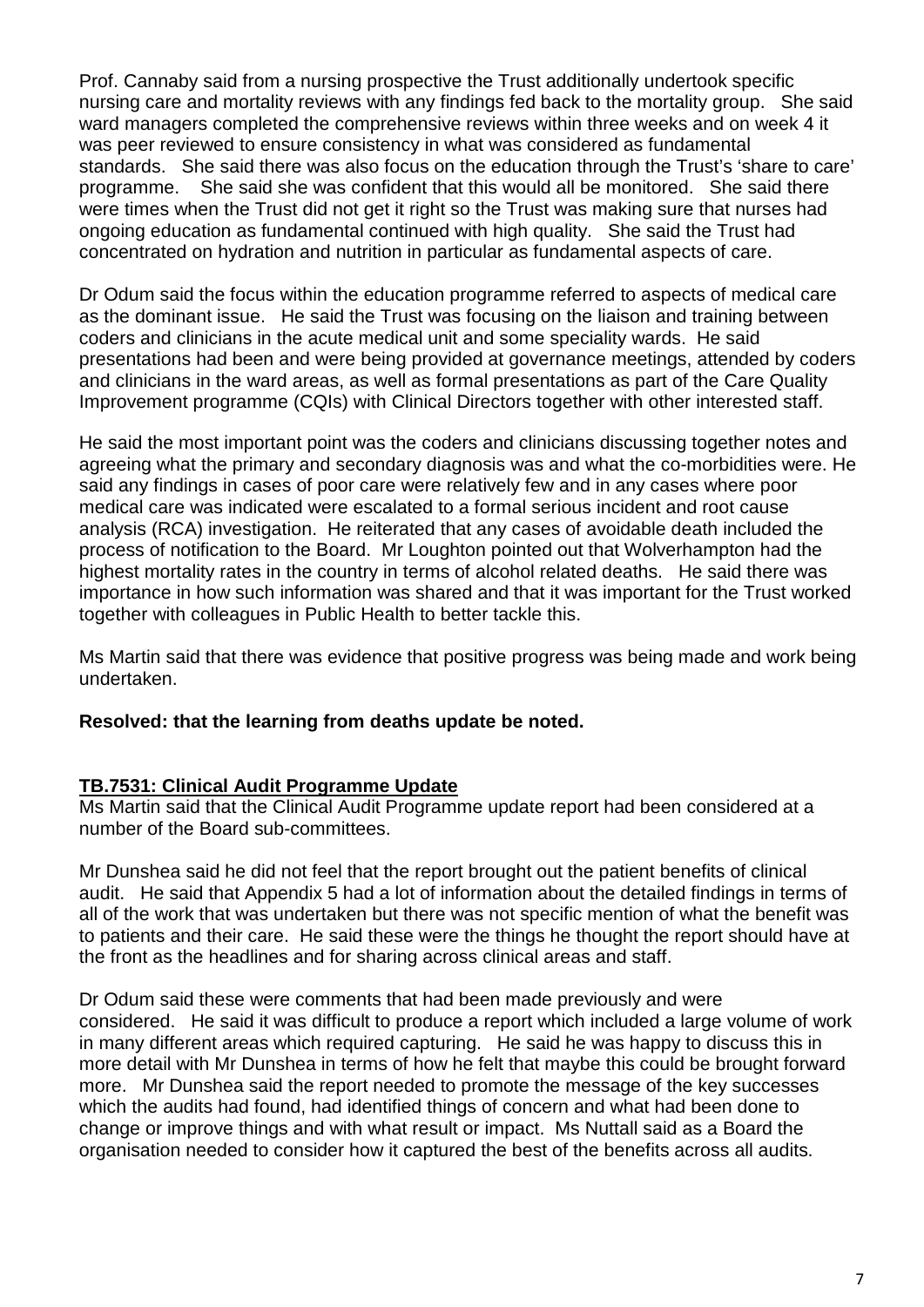Ms Edwards said that report did say there was a need to integrate what the junior doctors were doing alongside the increasing quality improvement work. She said she believed one of the things the Trust needed to do was focus on what the Trust was auditing and why.

Mr Sharon said the Continuous Quality Improvement team (CQI) was now involved in talking to the junior doctors and helping them identify relevant clinical improvement topics that may be of wider use and interest to services as well as meeting their education requirements.

Dr Odum mentioned from previous reports the Trust had come a long way in having achieved improved coverage and quality of audits. He said he had seen some of the recent reports that the junior doctors had produced and that they had been excellent in highlighting information around clinical performance within an area together with creating an action plan to resolve any issues found.

## **Resolved: that the Clinical Audit Programme update be received and noted.**

There was a brief break from 11:05 am to 11:15 am

## **Governance, Risk and Regulatory**

## **TB.7532: Chief Nursing Officer's Nursing Report**

Prof. Cannaby introduced the report highlighting that 123 nursing students were commencing placements in the Trust in September. She advised that 67 nurse fellows had been offered posts and 55 internal staff had been identified as either wanting to do top up degrees or masters degrees, both of which were good for the retention of nurses. She said there were still a few areas which required improvement with regard to recruitment and that on a whole she was really pleased with the progress reported.

Ms Edwards queried on page 7 of the report regarding patient falls - the second sentence referred to "a number of CQI projects have resulted in a drop in numbers but also created a social medium towards an intolerance of falls being avoidable than previously thought". She asked what that meant. Prof. Cannaby said Vanessa Whatley the Deputy Chief Nurse was leading that piece of work concentrating on looking into every fall to identify what could be done in future to avoid the fall or amount of harm, and to reduce the overall number of all falls. She apologised for the way it was written within the report if it was not clear. She explained a similar 'zero tolerance' approach had had positive results and impact in the past on other apparently intractable issues.

Mr Dunshea asked whether patient condition acuity was being considered in the workforce ratios in outpatients departments. Prof. Cannaby said it was. She said that although there was no national tool it involved locally a lot of professional judgment and benchmarking. She said the Trust was quite advanced in looking at acute dependency in wards and was now concentrating on other areas including out patients. She said when the Board next received the biannual skill mix report this would illustrate the benchmarking and professional judgments. Mr Dunshea asked when the Trust would be receiving results of this piece of work. Prof. Cannaby said this was due in the next skill mix report along with the emergency department, theatres and paediatrics in the current round and outpatients probably in January 2020.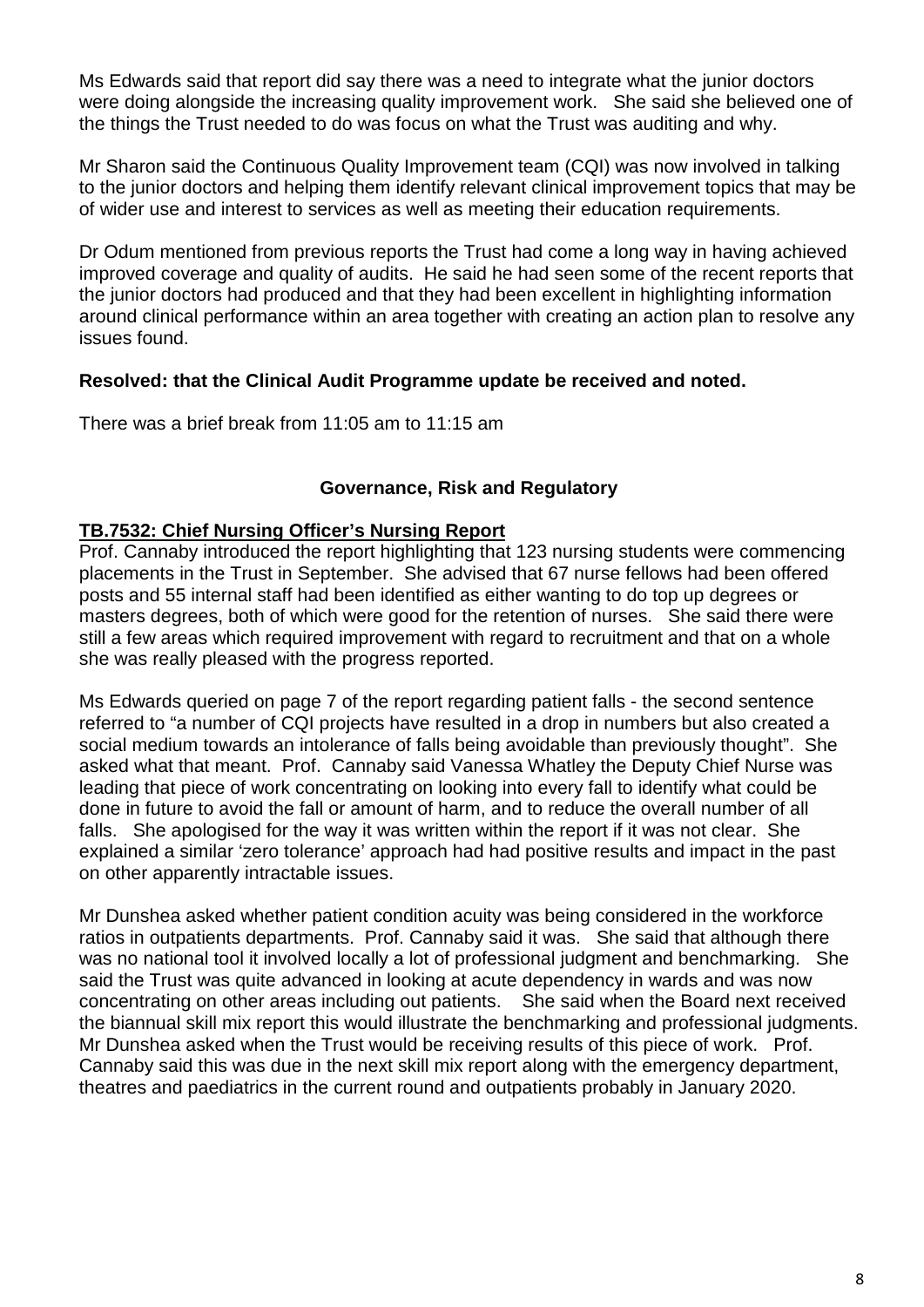Mr Loughton congratulated Prof. Cannaby for the great achievement in nurse and nursing clinical fellows recruitment in such numbers. He reminded the Board that the Trust had not used any agency nurses since 2005. Prof. Cannaby highlighted that the Trust education service was offering health care support workers the opportunity to complete their Maths and English to level 2 so they could meet the entry requirements to progress their training as nurse associates if they wanted to. She said there had been a lot of interest in this initiative.

## **Resolved: that the Chief Nursing Officer's Nursing Report be noted.**

## **TB.7533: Chief Nursing Officer's Governance Report**

Prof. Cannaby introduced the report and highlighted work that had been undertaken of reviewing all Trust policies and procedures and the amendment and redesign of the access through the Trust intranet. She advised that this had been and was a large piece of work which was undertaken by the Company Secretary's team, nursing team, governance team and web team with the involvement of medical staff and Directors. She asked that the scope and achievements of the work undertaken be recognised by the Board. Ms Martin said the hard work undertaken for the policy and procedures reviews was noted.

## **Resolved: that the Chief Nursing Officer's Governance Report be noted.**

## **TB.7534 : Midwifery report**

Ms Palmer introduced the 6 monthly update report for the Board. She referred to the highlights of the report including the position regarding midwifery staffing. She said she was really pleased to report to the Board that the Trust had maintained and sustained a positive and strong position in terms of midwife to birth ratios with the current level being that which the Trust had strived to achieve of 1 to 27/1 to 28. She said the Trust was one of very few maternity units nationally that had achieved that ratio. She also mentioned the Trust's birth rates had decreased slightly over the last year and there had also been a national reduction in the overall birth rate. Ms Palmer said that the Wolverhampton decrease was in part due to the service at Walsall lifting its cap. She also referred to the midwifery service review which took place in March this year by NHSI and that the Trust received very positive feedback.

## **Resolved: that the Midwifery report be received and noted.**

### **TB.7535: NHS Resolution: Clinical Negligence Scheme for Trust (CNST) Maternity Incentive Scheme**

Ms Palmer introduced the report advising that this was a scheme by NHS Resolution where the department of health rewarded Trusts that met the set standards. She said that a large amount of work had been undertaken to demonstrate compliance with this scheme and she was happy to report that the Trust was declaring itself to be fully compliant with the 10 standards. She said that the next steps were for the Board to acknowledge the intention to declare being fully compliant. She said the declaration would then be presented to commissioners and then be submitted. Ms Palmer said this process was currently being worked on and had tight timescales involved.

### **Resolved: that the NHS Resolution: Clinical Negligence Scheme for Trust (CNST) Maternity Incentive Scheme be received and the declaration of compliance approved.**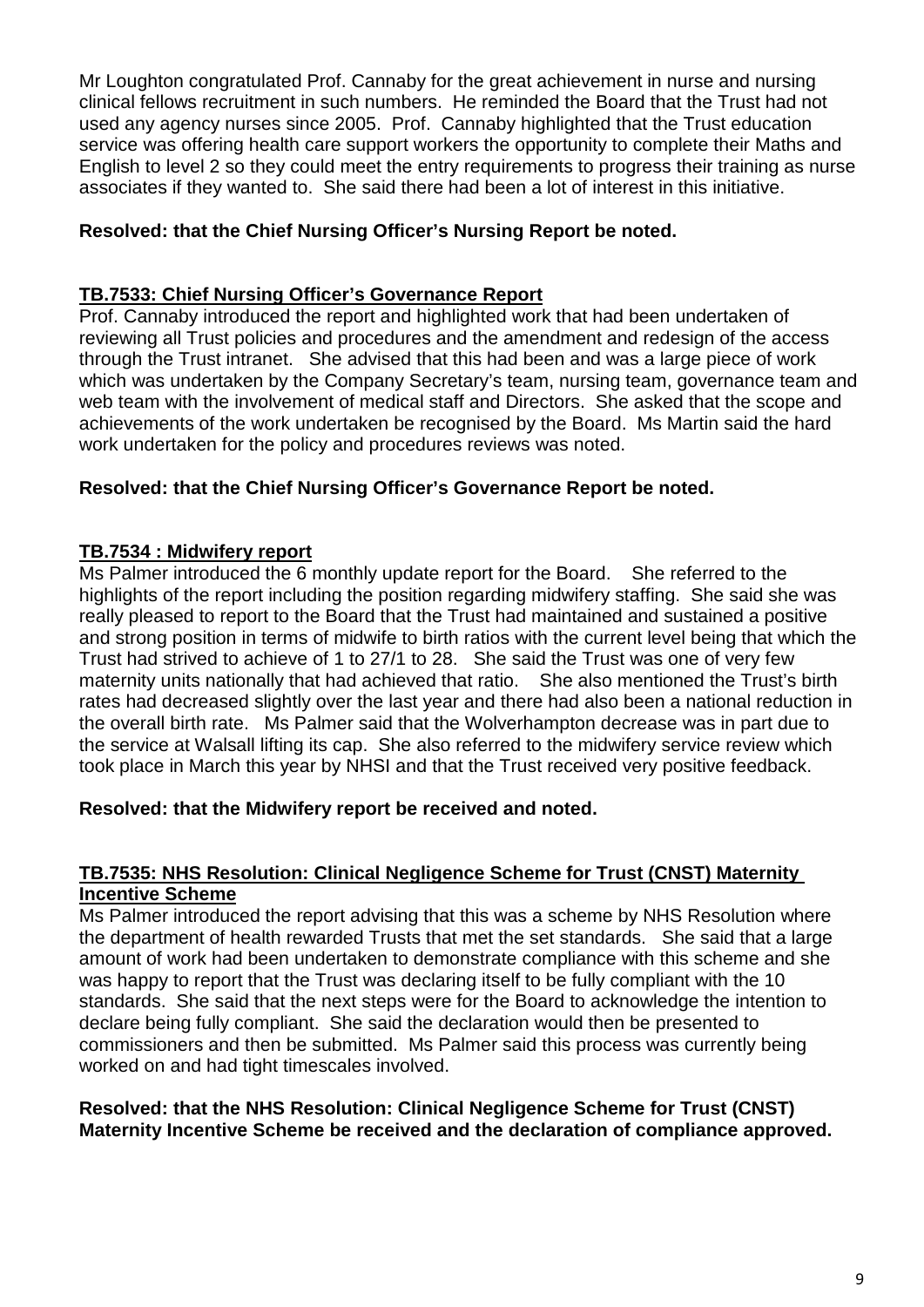### **TB:7536: Perinatal Mortality Report Clinical Negligence Scheme for Trust CNST Safety action 1**

Ms Palmer advised the report was prepared in compliance with the former Clinical Negligence Scheme for Trusts (CNST), now NHS Resolution (NHSR) that would in future be presented quarterly to the Board. She said safety action 1 concerned the use of the perinatal mortality review tool which had various standards and recommendations the Trust was expected to achieve. She confirmed that the Trust had met the required standards and this report was for noting that by the Board.

Mr Dunshea asked how the Trust assessed patient experience and the feedback in this service. He also asked, with regard to point 3.8 of the midwifery report in relation to continuity of care and the challenges together with views, as to how realistic it was that the Trust could manage all those aspects.

Ms Palmer said the Trust undertook the national patient survey yearly in February. Ms Palmer said the Trust also conducted its own in-house patient experience survey through the Trust's Patient Advice and Liaison (PALs) team the results of which had proven to be really positive. She said the Trust was using the same questions as the national survey to benchmark the position between national surveys. Ms Palmer said a patient representative was also involved in quarterly feedback meetings using a variety of data and information from patient contacts and views. She said the Trust also had former patients who helped with improvements to the patient information leaflets.

She said that continuity of care remained a challenge as the models expected had not been sustainable. She agreed with the importance of continuity of care and said there had been local investment from the Trust's local maternity systems to evolve other ways of delivering the same continuity and benefits but in a different way.

She said that the funded pilot for this work would conclude in the next year. She said the Trust had looked at targeting vulnerable women in line with the 5 year plan. She added that the Trust had a continuity pathway of service delivery that was being monitored. Ms Palmer said the Trust was also looking at intrapartum hand over of care so the women would know the person who would care for them during the next time period.

Mr Duffell asked, under section 3.8 of the midwifery report regarding workforce needs, when the work would be concluded as part of the wider STP work. Ms Palmer said the demand and staffing models work would enable the Trust to have a good idea of workforce needs. She also referred to work at tracking the movement of pregnant women around the patch and impact on continuity of care when they access services from a variety of providers.

Ms Rawlings congratulated the staff in achieving the Peri-natal maternity target in section 7.3.2. She asked about the figure on page 3 that said that 50% of all deaths of babies had been reviewed by the Multi-disciplinary Team (MDT) when the previous year the Trust had achieved 100%. She asked whether there had been an issue about and how long over the due date the Trust was.

Ms Palmer said the reason for this was that the Trust was using the national toolkit for reviews that included a digital tool so such reviews were updated over time. She said very recently the Trust had reviewed its governance process and provided an extra layer of governance through a joint perinatal forum looking at cases in much more depth. She said this was taking longer for the reviews to be completed across the country.

Ms Rawlings asked whether the trust had benchmarked this information. Ms Palmer said that some Trusts had not achieved the Trust figure and that overall she thought the Trust was on track and where it needed to be with the reviews and timescales.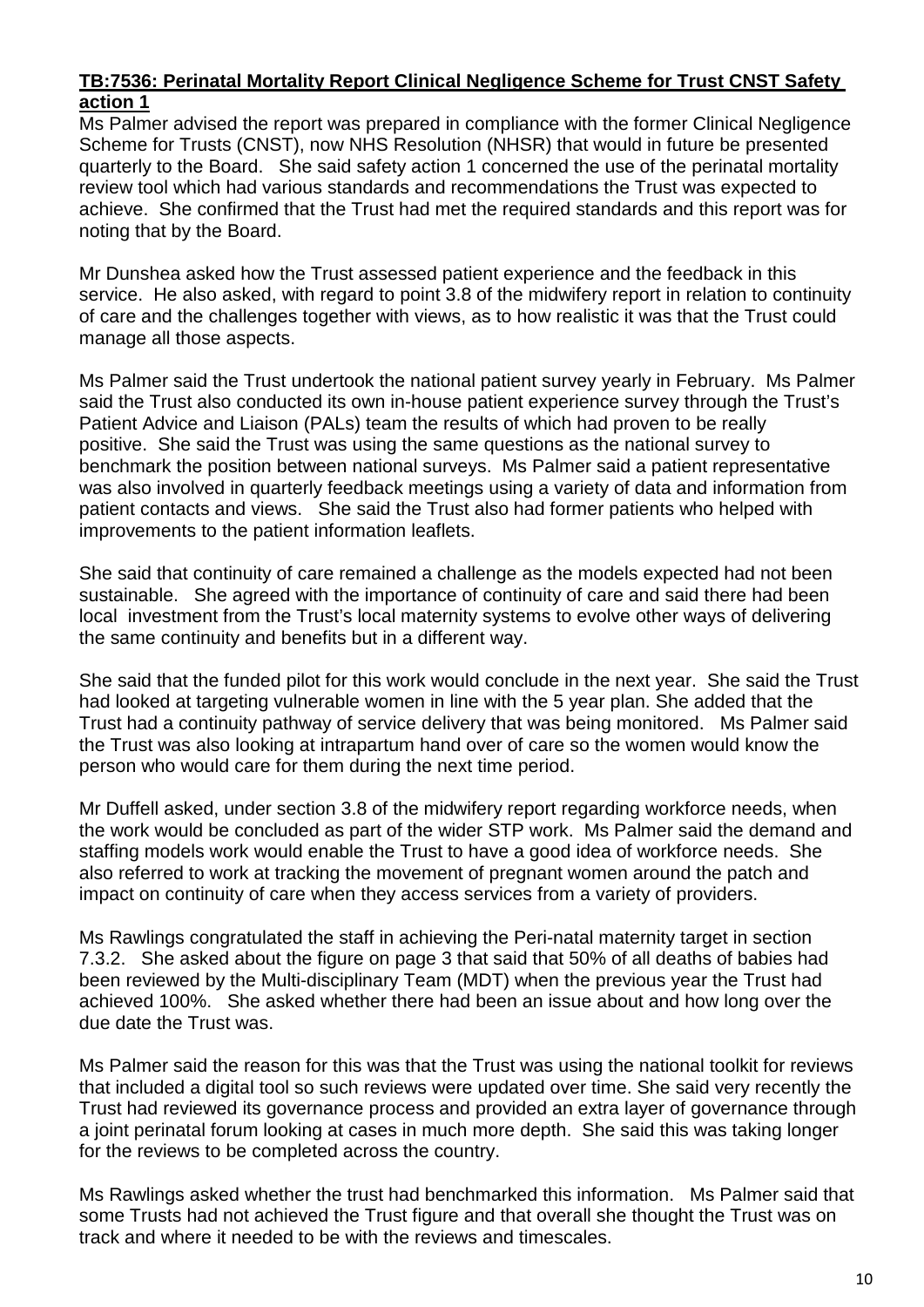Mr Dunshea said the report mentioned an increase in neonatal deaths between this year and last year and asked whether that was significant. Ms Palmer said it was not statistically significant.

Mr Stinger congratulated Ms Palmer and her team on achieving compliance with the standards as he was aware that they had been issued late and involved considerable challenges.

Mr Loughton congratulated Mr Palmer and her team on their work and obtaining excellent and outstanding practice. He said he was working with Ms Palmer and the team on looking at what the predicted referral levels were so that the cap could be removed. He said he was shocked by the rates of smoking in pregnancy and that Wolverhampton had one of worst rate of smoking teenage mothers in the country. Ms Palmer advised that the Trust was working with public health and NHS England to target the more vulnerable groups of the teenage mums particularly and that it was a challenge.

Mr Hemans asked whether there were any studies on vaping in pregnancy.

Ms Palmer said there had not been a lot of research done into vaping in pregnancy but the latest national reports had mentioned that vaping was safer than smoking because you are not getting the toxins from the smoke. She said it was therefore safer although there was still a risk. She said the Trust offered very brief advice to women and some were using vapers rather than smoking after the advice. She said using vapers was not classed in records as smoking at the time of delivery. Mr Loughton said he had not seen any research into vaping during pregnancy.

#### **Resolved: that the Perinatal Mortality Report Clinical Negligence Scheme for Trust CNST Safety Action 1 be received and noted.**

## **TB.7537: Chair's Report of QGAC**

Ms Edwards introduced the Chairs report.

#### **Resolved: that the Chair's report of QGAC be received and noted**

#### **TB. 7538: Board Assurance Framework**

Mr Wilshere confirmed the outstanding risk had been updated by Dr Odum and would be included in the next Board papers.

#### **Resolved: that the Board Assurance Framework be noted.**

#### **TB. 7539: Health and Safety Annual Report**

Ms Hickman presented the report and advised the Board that it had been reviewed in detail at the relevant Board sub-committee, the Quality Governance Assurance Committee (QGAC) and at the Trust Management Committee. She highlighted that the total number of incidents related to health and safety had reduced compared with the previous year.

She said that in April 2018 a mandatory training e-package was introduced which showed a positive 95% compliance at the end of the year. She outlined that the Trust was investigating an estates premises assurance compliance model that involved an assessment of compliance against standards of health and safety and that had improved compliance so far.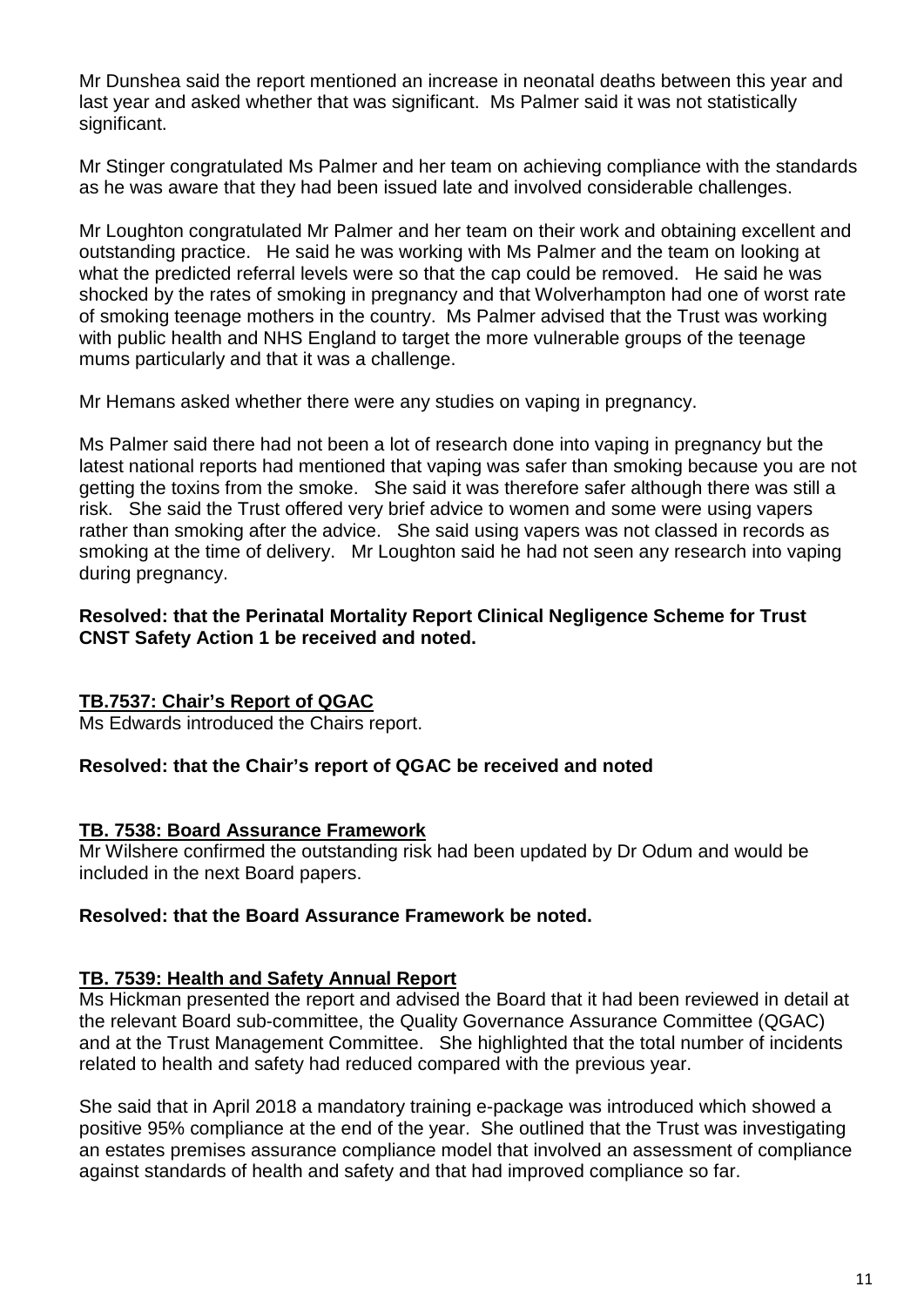Ms Hickman also highlighted the continuing issues in dealing safely with sharps. She said that although the overall number of incidents had reduced, the level of sharps incidents had remained broadly the same. She outlined that there had been further work on safe handling and disposal that was expected to show an improvement during the first quarter of the current year.

Ms Hickman said that although the Trust's overall health surveillance programme had improved, there remained two areas that required further consideration and improvement – these related to incidents that occurred; whilst driving for work and; the use of tools that resulted in hand and arm vibration injuries. She said these were being tackled in conjunction with the occupational health and wellbeing team. Ms Hickman then referred to the remaining outstanding departmental audits and updated the Board that all these had now been undertaken.

She advised there was one safety alert currently outstanding – NHS/PSA2018/005 - relating to patients at risk of autonomic Dysreflexia. She said that there had been progress on the actions to address the alert and she anticipated that it would be closed in the next quarter of the current year. Ms Simcock said the remaining action related to the reporting to the external monitoring system. Ms Hickman said this was where a patient had a spinal cord injury and was at risk of valve dysregulation.

Ms Simcock then referred to other work undertaken by the Trust's Health and Safety Steering Group looking at the health and safety related assessment and practice in tenanted buildings used by Trust staff and patients. She said a piece of work had commenced to ensure such premises met all compliance requirements.

Mr Duffell referred to section 8 where 13 objectives were listed. He asked what the time scales were for the completion of these. Ms Hickman said the action plan was for the whole year and therefore they would be completed over the next 12 months. She said the Trust reported internally on a monthly basis the progress on compliance to the oversight group that monitored delivery against timescales.

Mr Duffell referred to the influenza preparedness and prevention for patients and staff as a critical issue given the emerging picture from the southern hemisphere. Ms Hickman said the Infection Prevention Control Group (IPCG) lead on the Flu Vaccination programme for the Trust reporting to the Health and Safety Steering Group with target and timescale rates reported to the Compliance Oversite Group (COG). Prof. Cannaby advised that the Influenza Preparedness Group had been established and was operational. Mr Loughton asked that when they feed into that could some details be obtained on the deaths and age range of patients in the southern hemisphere last week versus this week. Prof. Cannaby advised that Matt and the team were monitoring this and said the Trust's campaign would be slightly different this year and quite hard hitting.

Mr Loughton asked about the nature of the driving for work issue. Ms Simcock advised that the Trust was focusing on portering, estates and community staff covering the use of site vehicles such as tugs, and staff who use their cars on a regular basis for work. Mr Loughton highlighted the data from a recent Audit presentation at the Trust Management Committee (TMC) that had found that 13% of doctors working at the Trust had been involved in a road traffic accident driving home after a night shift. He voiced his concerns about this apparent high level and said that if it was the case for Doctors then it was likely to be the case for all shift workers to some degree.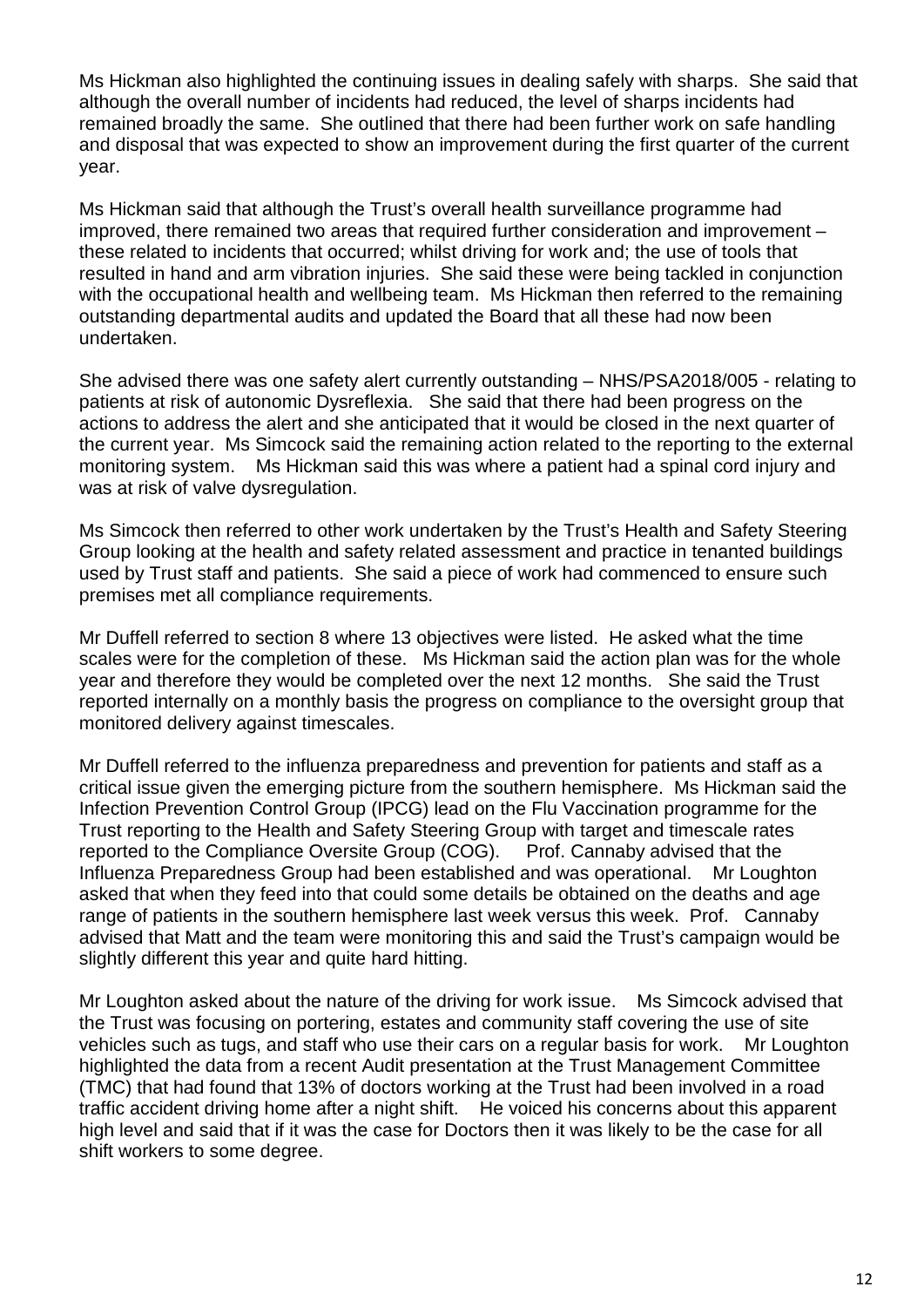Ms Simcock said the current focus was on staff who used their cars as part of their working day between sites and attending community locations such as District Nurses. Mr Loughton asked whether the Trust gathered or held information on staff who had been involved in a road traffic accident on their way home following night work. Ms Simcock said the Trust did not. Mr Loughton was concerned that the Trust didn't know the possible extent of the issue or how to best help protect night working staff on their journey home. Prof. Cannaby said that the TMC had commissioned the formation of a Driving to and from work group to look into these issues including journeys following night time working.

Dr Odum said that there were indications that the increased risk could be mitigated by having rest periods when staff recognised the signs that they were potentially at risk. He said anyone working in those patterns of shifts was potentially exposed to the same cognitive and performance impairment when they drove home.

Mr Dunshea asked about the audit percentages undertaken on page 17 and whether they should be at a higher level. Ms Simcock advised there had been staffing levels issues over the last 12 to 18 months resulting in the reduced number. She said the Trust had prioritised those areas not audited in the last 12 months. Ms Hickman said that all areas had received a contact over the 12 months even if they had not all been audited.

Mr Dunshea asked whether she believed that level of audit was sufficient. Ms Hickman said she did and progress recently had further improved the position. Ms Martin thanked Ms Hickman and Ms Simcock for their attendance.

## **Resolved: that the Health and Safety Annual Report be received and noted.**

## **TB. 7540: Patient Quality and Safety Strategy**

Prof. Cannaby advised the Board that the Patient Experience Strategy had been approved at the last Board meeting following the previous Patient Quality and Safety Strategy having been separated into two Strategies to make them briefer and easier to read. She said the remaining areas covered by the old Strategy were now addressed in this revised version. Mr Dunshea asked how much primary care input had been sought or given in the formation of the strategy.

Prof. Cannaby said the strategy was, by its nature, inclusive of all services. She acknowledged that she did not believe it had been reviewed by all the Vertically Integrated practices. Dr Odum advised that the Strategy had been sent to the Senior Doctors in the organisation but was unsure to what extent this had included those in Vertically Integrated (VI) Practices. Mr Loughton said the information would be sought and provided after the meeting.

#### **Action: Prof. Cannaby to provide information on the scope of the review and dissemination of the Strategy.**

Prof. Cannaby asked for the Board's approval and said she would be happy to take any comments on board following the meeting. She said she would ensure that the Strategy was circulated to the VI practices. Ms Morris added that the revised Strategy was aligned with the new national strategy. Ms Martin recommended that the Strategy be approved today.

#### **Resolved: that the Patient Quality and Safety Strategy be approved.**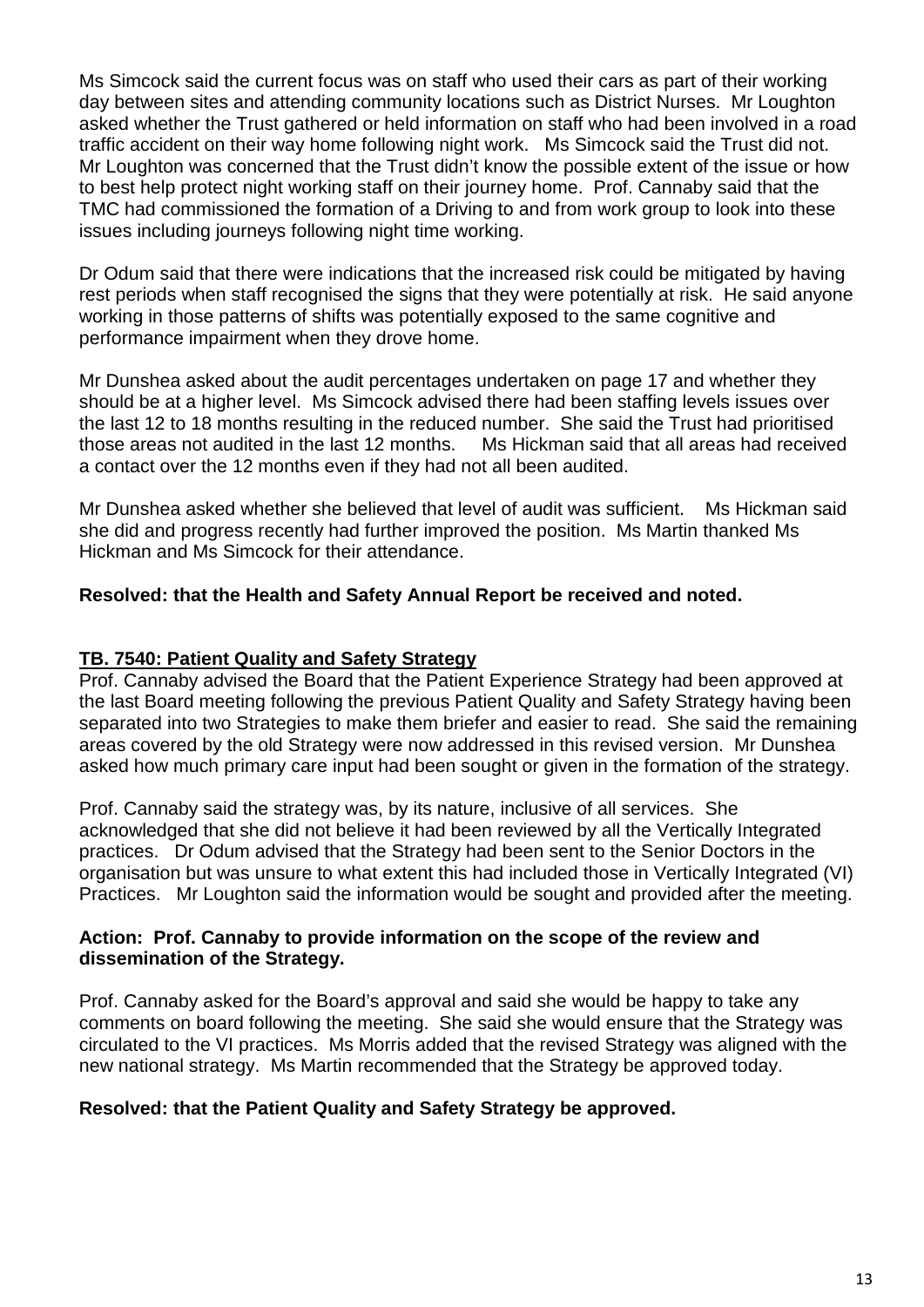## **TB. 7541: Information Governance (IG) Data Protection and Security Annual Update 2018/19**

Dr Odum presented the report advising it was an update for the Board.

#### **Resolved: that the Information Governance (IG) Data Protection and Security annual update 2018/19 be received and noted.**

## **Finance and Performance**

## **TB.7542: Report of the Chief Financial Officer – Month 3**

Mr Stringer introduced the report stating that on the 31 July 2019 the Trust had undergone the use of resources review by NHSI using the model hospital data and financial information. He said the review had covered a wide range of activities including clinical pharmacy, radiology, estates, procurement, people and finance. He said the Trust had shared the work on future financial strategy. He said that there had been positive feedback regarding the Digital IT and Innovation work together with previous improvements including those in Estates and in providing services with others for others. He said they had also been impressed with the external financial reviews and the Getting it right first time (GiRFT) areas. He said the draft report would be provided at the same time as the CQC well-led report. Mr Stringer thanked the staff who had contributed to and who were involved in the review.

Mr Stringer highlighted the month end financial position on page 5 of the report - a deficit of £3 million approximately 1.5 million worse than plan before Provider Sustainability Fund (PSF) payments. He said at the end of the report the Trust did receive a quarter 1 PSF payment that had been hard work to achieve and congratulated all those involved in doing so. He said position on patient income had reduced slightly particularly in outpatient and elective activity. He said that the pay overspend had reduced compared to the overall budget but that the vacancy factor was becoming more difficult to achieve. He said that the Trust would have to take a view as to whether the vacancy factor was the correct level compared to the current vacancies. He said there were some one-off payments in non-pay areas that had been made partly due to the phasing of schemes with additional income offsetting some of that cost.

Ms Martin said the Finance and Performance committee were keen to see the vacancy factor re reviewed for the forecast out turn and next year's budget. Mr Dunshea asked the question whether the NHSI would fund the £5.1m gap caused be the revised depreciation calculations and if not was this a surprise. Mr Stringer said that it was the likely expectation that the Trust would need to fund this gap.

#### **Resolved: that the Month 3 Finance Report be received and noted.**

## **TB. 7543: Integrated Quality and Performance Report**

Prof. Cannaby presented the report and advised the Board that it had been reviewed in detail at a number of the Board Committees. She referred to the main highlights in the summary and added that there had been one never event after the report had been prepared regarding an anaesthetic block as part of a hip operation. There was no patient harm from the never event just potential distress. She said this was progressing through the reporting and investigation process and would be included in subsequent reports.

Prof. Cannaby referred to the venous thromboembolism (VTE) assessment rates as slightly under the target but with ongoing work and she said she was confident that it would return to a positive position. She said the Friends and Family test had seen a reduction with 2 or 3 wards being slightly lower in recommendation rates than had been anticipated.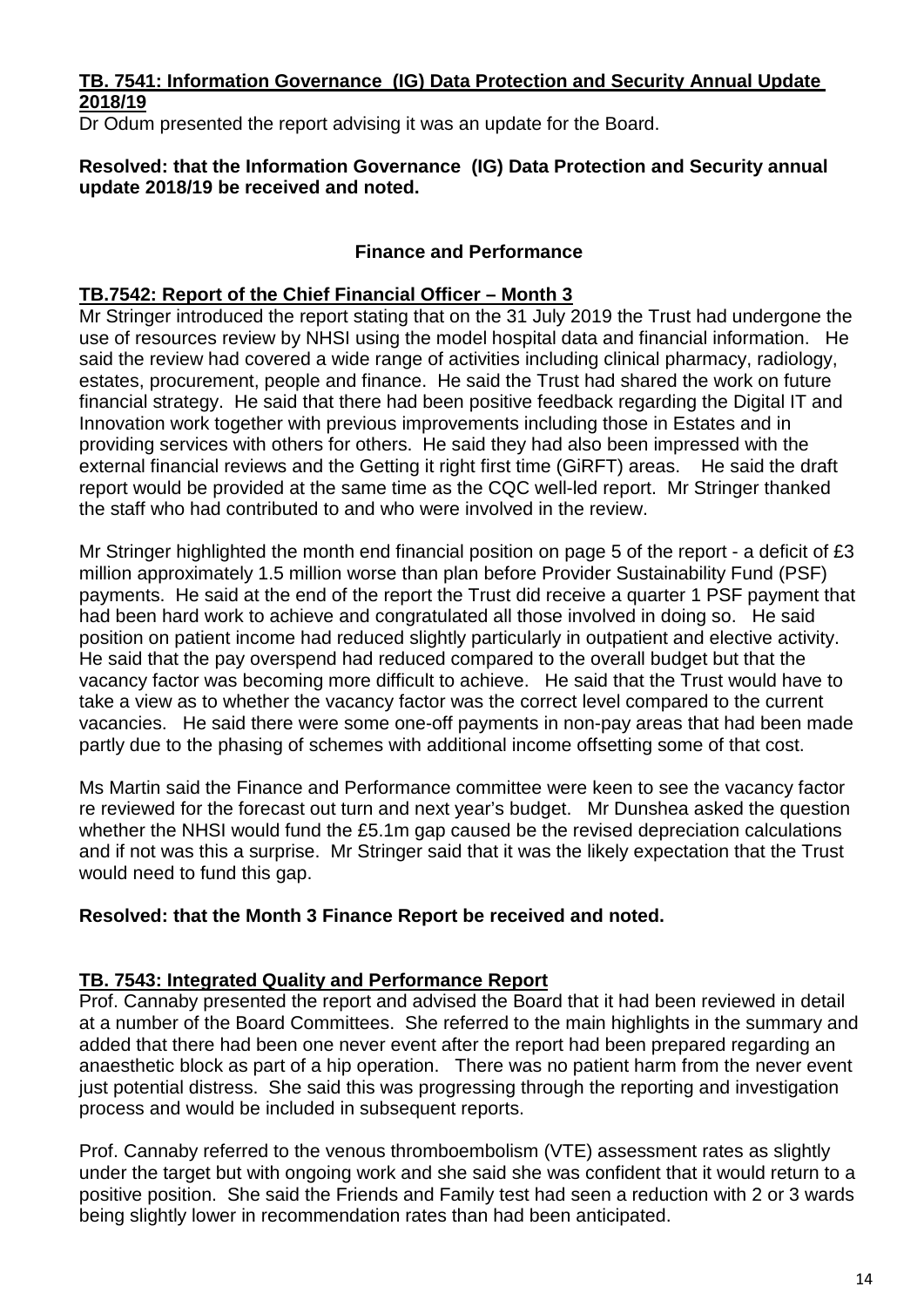Ms Nuttall referred the Board to page 15 of the report and the key performance indicators. Mr Loughton mentioned that there was one 12 hour breach in June relating to a patient waiting for a mental health bed. Mr Loughton asked where the patient was transferred to. Ms Nuttall advised they were admitted locally in the end. She said that Emergency Department (ED) performance nationally had reduced as had the Trust's performance at 86.7 due to increase in attendances and ambulance conveyances. She said there had been a reduction in waiting list initiative spend again and as Mr Loughton had previously referred to, there was evidence of a reduction in consultants undertaking waiting lists initiative work due to the pension payments and tax position. She said this has in turn had an impact on some of the Trust referral to treatment times.

She said that a recovery plan had been produced that would be reviewed in detail at the next Finance and Performance Committee. She also said that cancer waiting times had not improved and she pointed out to the Board that the Trust was diverting breast referrals from Wolverhampton to Walsall Manor and Russells Hall from GP's ('at source') with the agreement and support of the CCG. She said that of the two, there had been more success in diverting to Walsall Manor mainly from patients in South Staffordshire. She said the Trust's current waiting time for the 2 week booking was at 40 days for breast referral patients which was having an impact on the 62 day treatments of all patients needing breast surgery. She said that the harm reviews would continue for all the patients waiting over 104 days and over 62 days overseen by Prof. Cannaby with reports quarterly to the Board Committees to provide assurance that the Trust was monitoring potential harm.

Mr Loughton said that in his view, as he had mentioned at previous Board meetings, the level of Cancer related referrals and activity were now to be regarded as the 'new normal'. He also said that there would have to be considerable investment in additional services, staff and resources to address this increased level and to start to make in-roads into achieving 5 year cancel survival rates in line with the rest of Europe.

Mr Dunshea asked about page 22 of the report regarding theatres. He noted the apparently high level of cancellations for orthopaedics at Cannock and general surgery for Cannock and asked why this had occurred. He also asked about the last internal audit report that had indicated that roughly a third sessions either started late or finished early and whether there had been any progress to address theatre utilisation issues.

Ms Nuttall said that the cancelled sessions at Wolverhampton New Cross Hospital were linked with annual leave and an increase in the failure to replace those sessions impacted by the reduction in staff willing to undertake additional waiting list work as previously discussed in the meeting. Ms Nuttall said the Trust had made further orthopaedic appointments and there would be additional sessions going in to Cannock from September. She said that regarding the internal audit report, a group had been recently established to take the recommendations forward.

Ms Edwards asked, following the recent Board Development Session on the presentation of statistics, whether there would be further improvements to the data and dashboards in the report using, for example, statistical control limits. She asked how long it might be before such changes would be made. Ms Nuttall said she believed there would be some changes in the July report and with further progression and refinement over time thereafter. She said she was aware her team was currently working on this. Mr Sharon said he believed this would be at least a 6 month journey.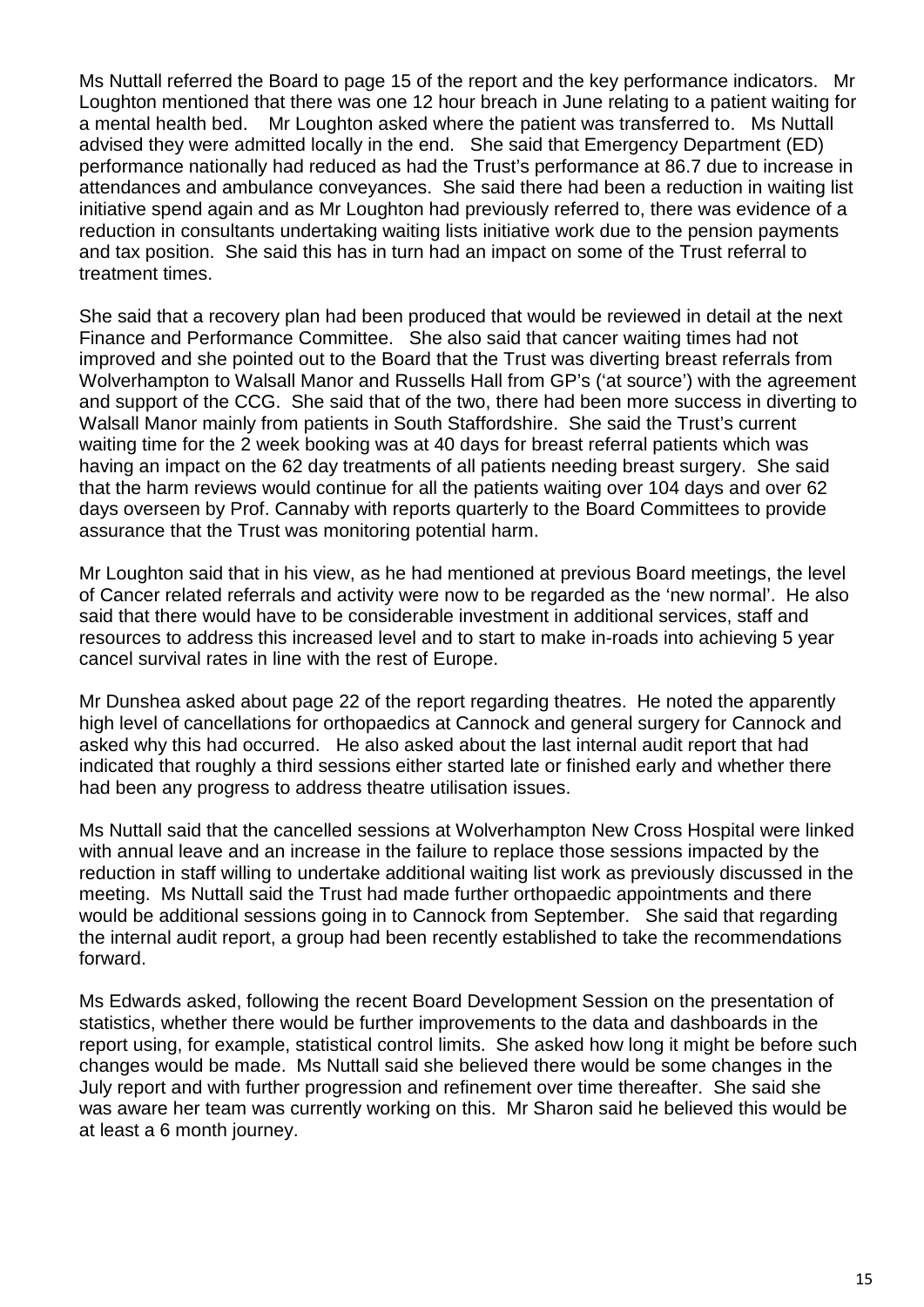Ms Martin advised that the Trust had been working extensively with the national intensive cancer support team and a report was prepared analysing many of the issues including changing pathways, lack of resources and capacity including diagnostic equipment. She said that assurance had been provided of the actions being addressed.

Ms Nuttall said the cancer intensive support team had attended the Trust from July 2018 for 12 months and had produced a final report and recommendations including actions to ensure the use of standard operating procedures and improve the workings of the multi-disciplinary teams meeting. She said all those actions had been successfully completed and signed off. She added that the team had also provided a demand and capacity tool which was being used regularly to update the demand and capacity work. She said it highlighted that the Trust did not have enough capacity in certain service areas with breast cancer being one of them. She said the experience of the team coming in had been positive and the local response positive but that with the referral situation, it had not had the expected impact on performance. Ms Nuttall agreed that it would be useful to make it the topic of a board development session linked to the big wider debate around Magnetic resonance imaging (MRI) and computerised tomography (CT) scanner capacity.

Ms Martin said that is was reported at the Finance and Performance Committee that the head of cancer was standing down from that position and she asked for assurance about finding new leader for this critical area. Ms Nuttall said that Dr Simon Grummet had stood down after 3 years as the Trust Cancer Lead clinician and he was remaining with the Trust. She confirmed that the advert was out for a replacement and the Trust was hopeful of making an appointment in early September. Mr Loughton said the good news was the Trust had recruited more consultant radiographers.

Mr Sharon said that the Trust was completing a piece of work regarding the predicted future demand for MRI and CT scans and how the capacity to meet this might be achieved, due to report in early October.

## **Resolved: that the Integrated Quality and Performance Report be received and noted.**

## **TB.7544: Chair's Report of the Finance and Performance Committee**

Ms Martin presented the report and advised it was for noting for the Board.

#### **Resolved: that the Chair's Report of the Finance and Performance Committee be received and noted.**

## **Strategy, Business and Transformation**

#### **TB.7545: 7 day services compliance and progress**

Dr Odum introduced the new way of presenting the 7 days services compliance requested by the NHSI. He provided a summary of the report the priority standards and the Trust's compliance position in each case. He said there remained issues with the 7 days job plans in some services. He said there was further work to be done in those directorates to ascertain the issues and solutions. He said it was a disappointment to have not achieved this target and that actions were in hand. He said the Trust now has a handover policy and the twice daily ward rounds that were not compliant at the time of the report on the stroke unit was now compliant.

Mr Dunshea asked for more detail in what the problem was regarding shift handover.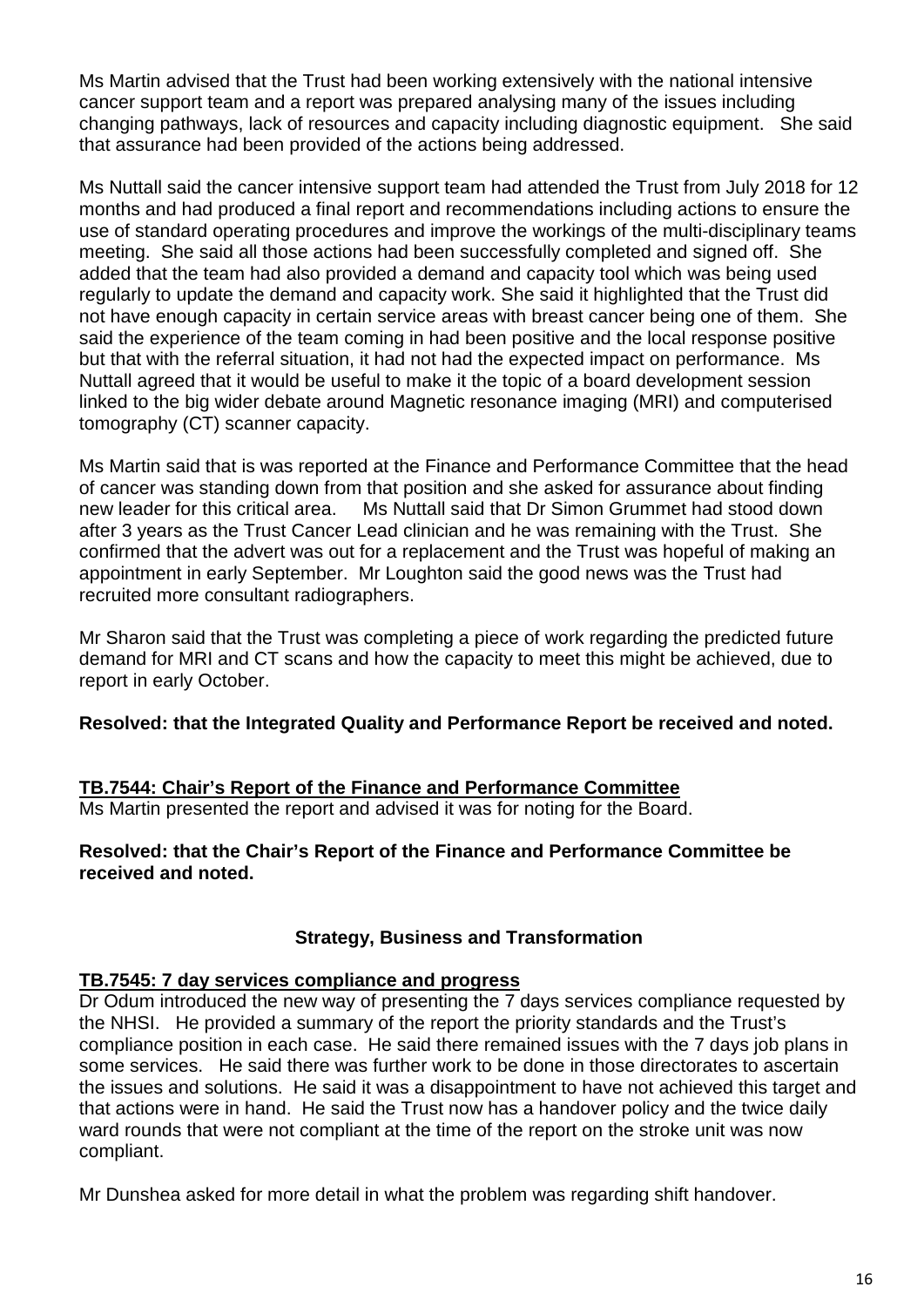Dr Odum said the issue was the lack of a standardised approach. He said he believed for an organisation like this the Trust should have a standardised approach across directorates and division and this was what had been done.

Mr Loughton asked whether the automated huddle report detailed handovers. Dr Odum said they fed in to a degree but that the revised approach was more to do with the handover process coming out of the huddle along with other information and requirements.

### **Resolved: that the 7 day services compliance and progress be approved**

#### **TB.7546: Continuous Quality Improvement (CQI) Quarter 1 Update Report**

Mr Sharon advised that the report had been reviewed in detail at the relevant Board committees. He referred to a recent visit to Nottingham University Hospitals Trust where the CQI reporting to Board was reviewed.

He said the first revised report including initial programme work including support for part of the audit programme, learning from deaths programme, mortality coding work and other programmes including the GIRFT work. He also highlighted the self-assessment at the end of the report against the CQC criteria. He said the key message for the Board was that a team of 5 people cannot change an organisation – it requires everyone. He confirmed that all new staff will be briefed about the programme and approach on induction.

Ms Rawlings said she thought the approach and initial work was good and she asked what the Trust was doing about managing the resourcing of the programme.

Mr Sharon said the cost of the training the CQI team had been met by NHSI with some expenses for the Trust for accommodation. He said suitable venues for the further training were being scoped. Ms Rawlings said the reason she asked related to a tentative enquiry as to whether it could be supported in part by charitable funding. She advised that she would seek more detail but it was likely to be something the Trust should fund.

Mr Dunshea asked, with reference to page 15 and the GIFRT update, what assurances there were relating to the measures in the list of achievements.

Mr Sharon said that not all of the outcomes of the CQI work would be reported through this report but would arise through improvement activity already logged and reported through other routes. Mr Dunshea asked about how the accuracy of the data would be checked. Mr Sharon said the team supported by the informatics team would provide any data quality assurances.

Ms Nuttall said that the data provided to the model hospital and GiRFT required data checking and assurance at source before submission. Mr Stringer highlighted an example where the data provided was not part of the acute cost base so there was the need for the organisation to frame and redefine it. He said that a consequence had been to, in some cases, make the Trusts services appear more costly as some services skewed the costing data in the model hospital model.

**Resolved: that the Continuous Quality Improvement (CQI) Quarter 1 Update Report be received and noted.**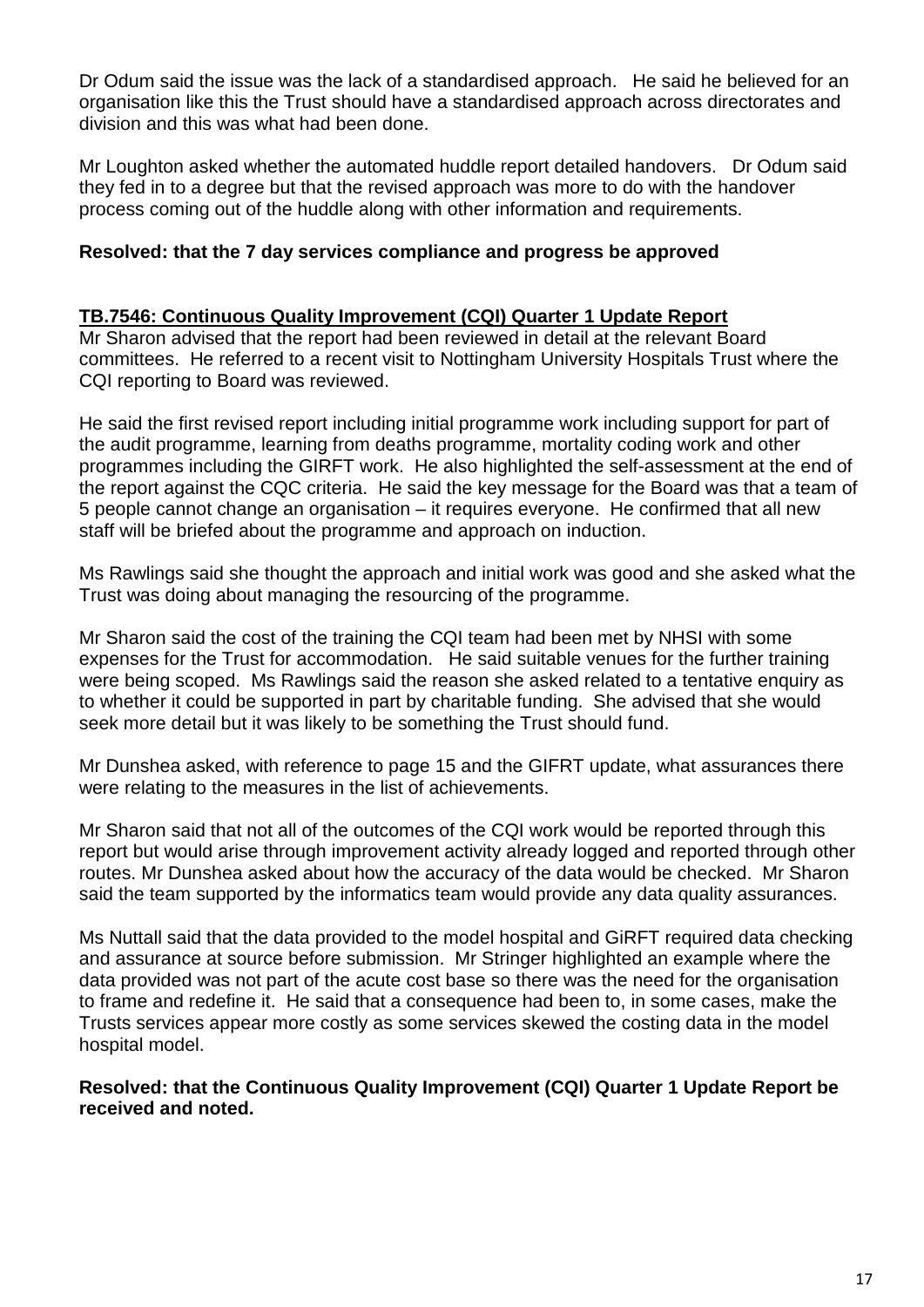## **TB.7547: ICT Strategy**

Mr Stringer advised that the Trust was creating an entirely new strategy to include NHS long term plan digital transformation guidance but as yet it had not been completed. He therefore asked the Board to extend the existing but out of date Strategy. He apologised for the missing cover report and advised this would have included a request for an extension of 3 months as recommended by TMC. He said a new draft strategy would be navigated through the executive team and ICT strategy board together with being presented to the Board for approval in due course.

Ms Martin asked what the timescale was for getting the new strategy to the Board for approval. Mr Stringer said at the moment it was aimed for October 2019.

### **Action: that the new ICT Strategy be presented at October Board**

### **Resolved: that the ICT Strategy be extended for 3 months be approved.**

#### **People and Engagement**

#### **TB.7548: Executive Summary Workforce Report**

Mr Duffell presented the report advising that it was linked to Board Assurance Framework (BAF) Risk SR1 regarding workforce and highlighted that the 6 key indicators remained amber or green. He said sickness absence particularly over the 12 months had improved as well as attendance level and the latest staff FFT showed a positive position.

He said the Trust had now further expanded the staff benefits schemes with the launch of the green car scheme and now making permanently available access to the electrical goods scheme, rather than just two opportunities per year.

He said that the employee online remote e-rostering shift booking was now live. He also said that the initiative supporting armed forces and reserves had provided additional work experience and the Trust had ex- army engineers looking to see what top up skills would be needed to enable them to be employable in health services and the Trust in the future. He said the Trust had also been awarded the armed forces national Silver Award for its good work in this area. He went on the say that the Trust was implementing the junior doctor contract and the report included the key headlines of what that junior doctor contract was and covered. He also mentioned enhancements to the Electronic Staff Record including potential e-job planning, revalidation and appraisal potentials.

Ms Edwards said she had looked at the performance of the Black Country Pathology Services staff retention as problematic and she asked what was being done about this. Mr Loughton gave a verbal assurance that this was an expected part of the service transformation.

## **Resolved: that the Executive Summary Workforce Report be received and noted.**

#### **TB.7549: Chair's Report Workforce Organisational Development Committee (WODC)**

Mr Hemans presented the report emphasising the Trusts strengthening connections with University of Wolverhampton. He said that further areas of partnership were being explored including aspect of the business school and Trust managers. Mr Duffell gave an illustration relating to IT recruitment and IT graduates. Mr Loughton said that a meeting with all the University schools would help identify further areas for co-operation.

### **Resolved: that the Chair's Report Workforce Organisational Development Committee (WODC) be received noted**

#### **TB.7550: Terms of reference - Workforce Organisational Development Committee**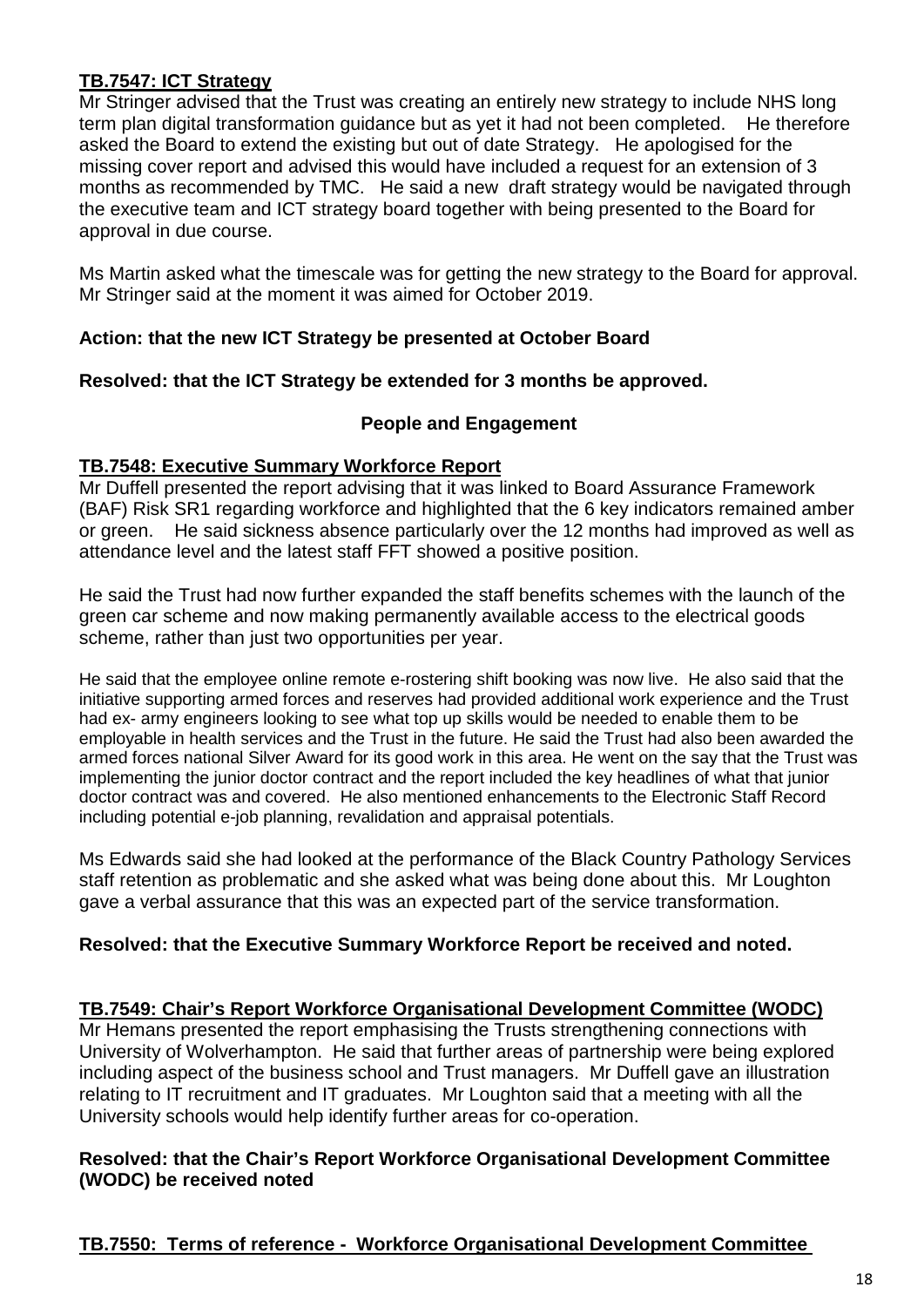## **(WODC)**

Ms Martin said the Terms of Reference for WODC were for approval and had some minor amendments to reflect organisational changes. Mr Duffell advised that the amendments had been made because of the new national document for Developing Workforce Safeguards and this was relating to that governance process.

## **Resolved: that the Terms of reference - Workforce Organisational Development Committee (WODC) be approved.**

### **TB.7551: Annual Equalities Reporting (including WRES and WDES data submissions)**

Mr Duffell gave apologies as there were some minor errors and corrections to be made. He said the provisional data had been presented here as the next Board date was after the submission date. He asked that the authority to approve be formally delegated to the WODC. Ms Edwards said there were some inconsistencies and she would forward those direct to Mr Duffell. Mr Sharon confirmed that an early draft had been reviewed by the Equality and Diversity Group. Mr Duffell said it was more important what the Trust did with the information. Ms Martin said the report be noted and people to forward any comments to Mr Duffell.

#### **Resolved: that the Annual Equalities Reporting (including WRES and WDES data submissions) approval be delegated to the WODC subject to any amendments from this meeting be approved.**

### **TB:7552: Staff voice**

Mr Duffel introduced the Staff Voice item. Introductions were made by Malcolm Foley, Head of Medical Physics & Clinical Engineering, Alex Neale – Pre-reg Clinical Scientist (Nuclear medicine), Mike Wood –Chief Clinical Technologist (Section Head, EBME) and Lee Price – Chief Clinical Technologist (Radiotherapy).

Mr Foley gave a background on the Medical Physics department and advised that the work that was done across the department was diverse. He outlined that the work was split into medical physics and clinical engineering. He explained that Medical physics covered nuclear medicine and physics, radiotherapy treatment and physics, diagnostic radiology and physics, radiation protection and radio pharmacy. He said the clinical engineering side was focussed on the maintenance and service of the equipment that is used in patients care and treatment including in radiotherapy, neonatal theatres, the heart and lung centre, renal and surgical engineering. He said they also provided medical device training for staff across the organisation.

There followed a discussion across a number of topics including;

- The requirement for a new radio pharmacy lab.
- The option to look further into research opportunities for staff that would also potentially contribute to staff retention and recruitment.
- The current position regarding vacancies and recruitment and retention challenges.
- The apprenticeships run in the departments and developing links with Shrewsbury College.
- The importance of training and recruiting staff committed to the local area and local services.

Mr Foley said one of the things they would like to do would be to create a school of clinical engineering at the Trust and run a programme with other Trusts in the West Midlands. Ms Martin thanked Mr Foley and the attendees.

#### **Resolved: that the Staff Voice be noted.**

#### **Items to note**